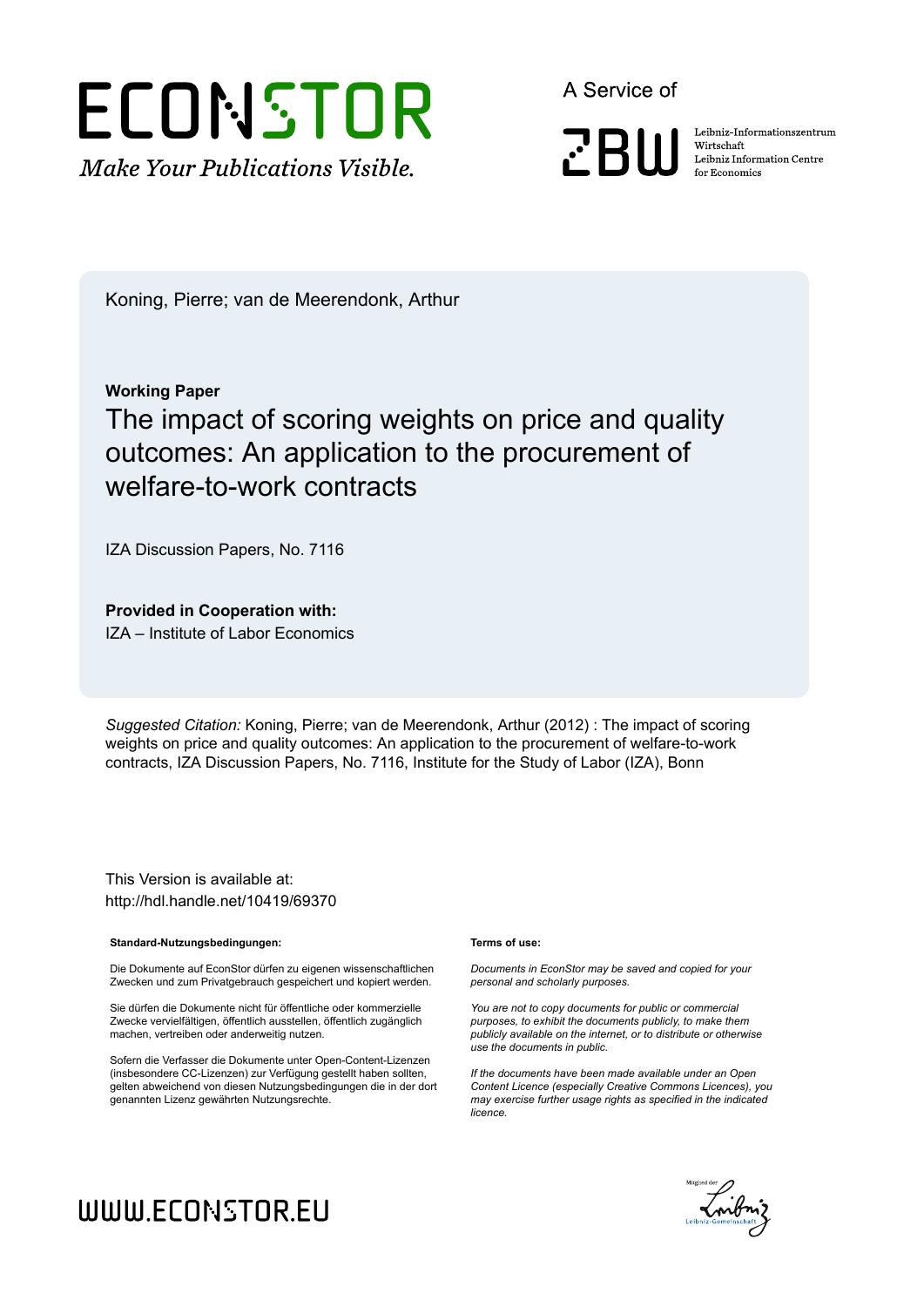IZA DP No. 7116

**The Impact of Scoring Weights on Price and Quality Outcomes: An Application to the Procurement of Welfare-to-Work Contracts**

Pierre Koning Arthur van de Meerendonk

December 2012

Forschungsinstitut zur Zukunft der Arbeit Institute for the Study of Labor

 $I Z A$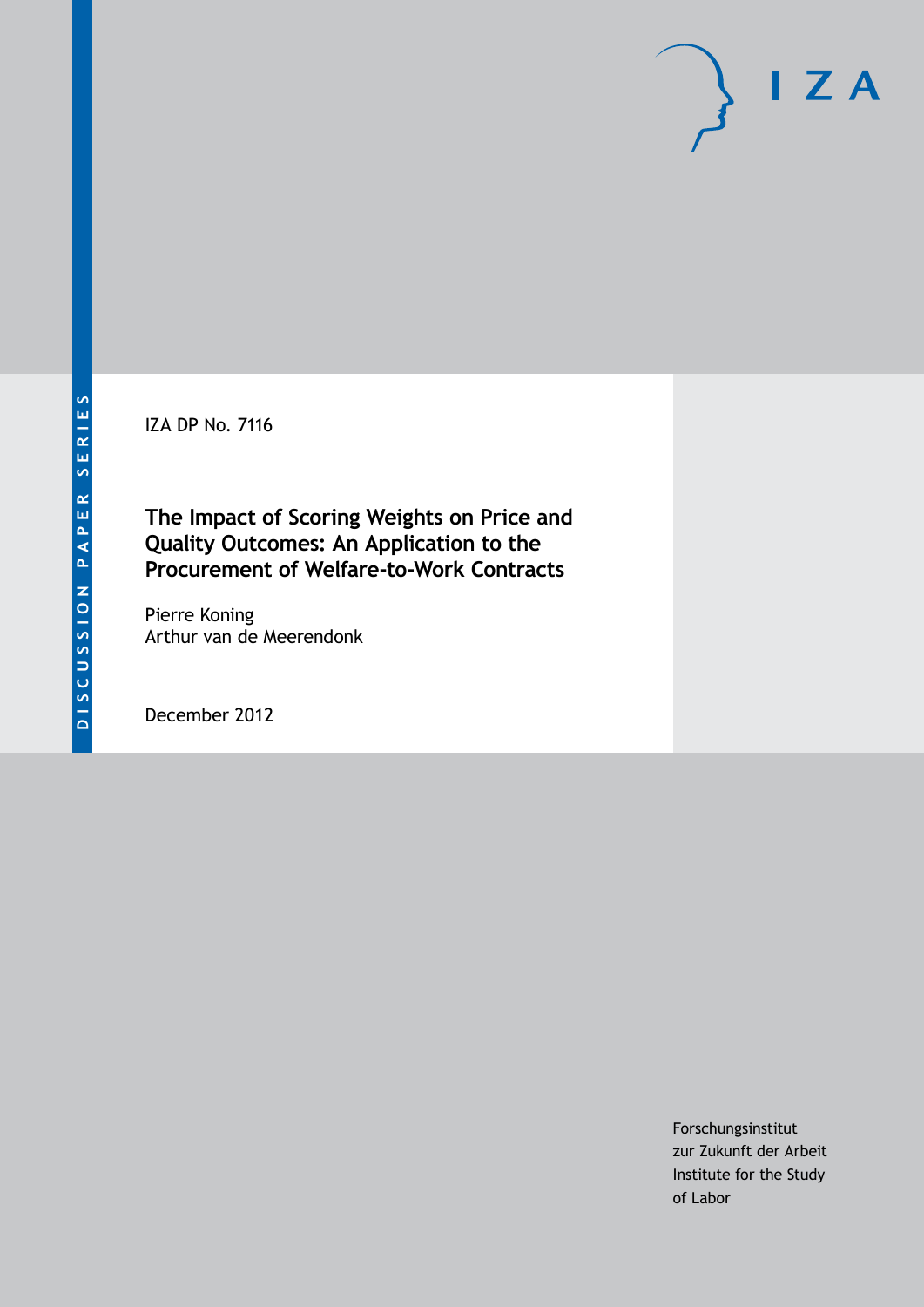## **The Impact of Scoring Weights on Price and Quality Outcomes: An Application to the Procurement of Welfare-to-Work Contracts**

## **Pierre Koning**

*VU University Amsterdam, IZA and Ministry of Social Affairs and Employment*

### **Arthur van de Meerendonk**

*Maastricht University*

### Discussion Paper No. 7116 December 2012

IZA

P.O. Box 7240 53072 Bonn Germany

Phone: +49-228-3894-0 Fax: +49-228-3894-180 E-mail: [iza@iza.org](mailto:iza@iza.org)

Any opinions expressed here are those of the author(s) and not those of IZA. Research published in this series may include views on policy, but the institute itself takes no institutional policy positions. The IZA research network is committed to the IZA Guiding Principles of Research Integrity.

The Institute for the Study of Labor (IZA) in Bonn is a local and virtual international research center and a place of communication between science, politics and business. IZA is an independent nonprofit organization supported by Deutsche Post Foundation. The center is associated with the University of Bonn and offers a stimulating research environment through its international network, workshops and conferences, data service, project support, research visits and doctoral program. IZA engages in (i) original and internationally competitive research in all fields of labor economics, (ii) development of policy concepts, and (iii) dissemination of research results and concepts to the interested public.

<span id="page-2-0"></span>IZA Discussion Papers often represent preliminary work and are circulated to encourage discussion. Citation of such a paper should account for its provisional character. A revised version may be available directly from the author.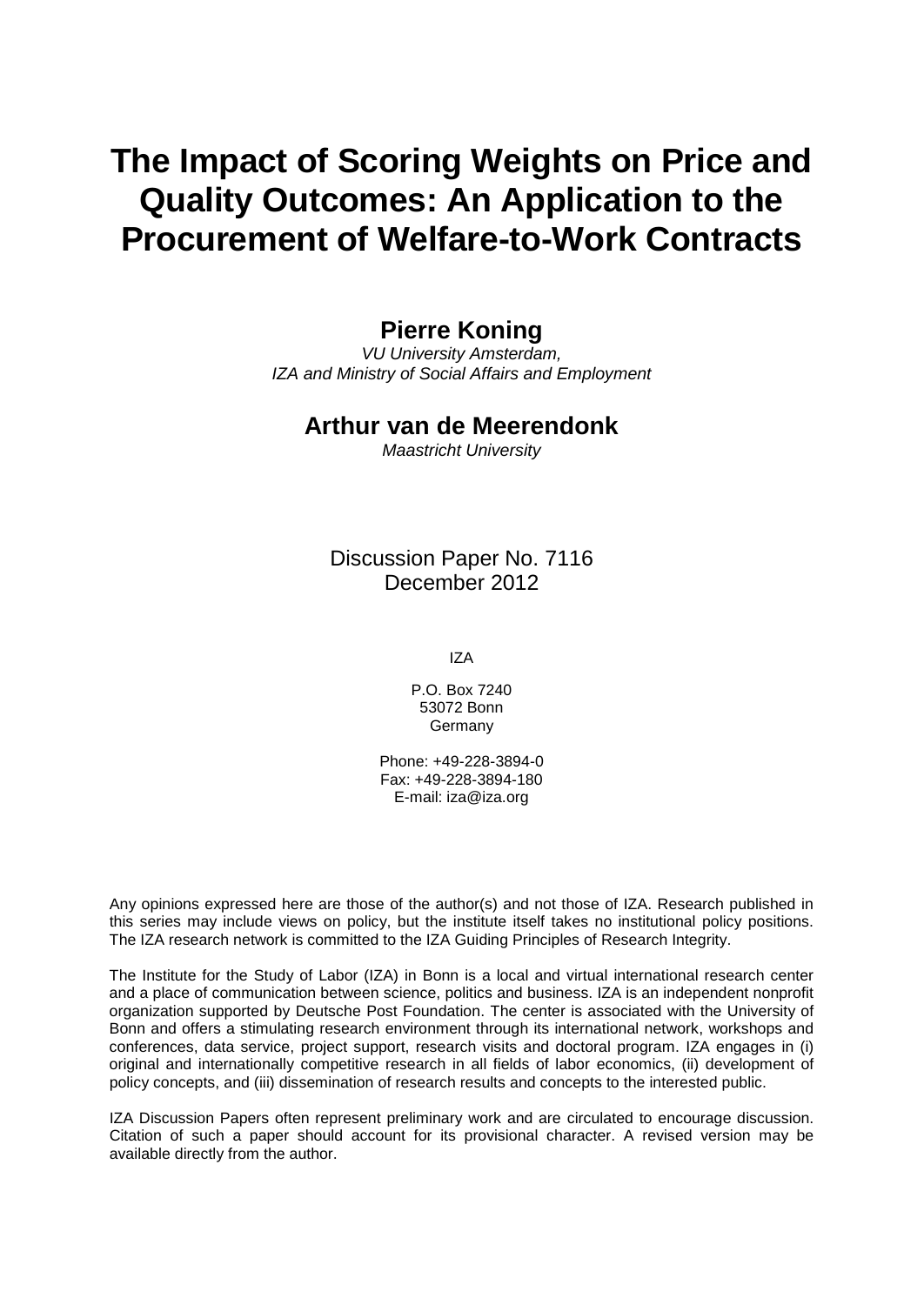IZA Discussion Paper No. 7116 December 2012

## **ABSTRACT**

## **The Impact of Scoring Weights on Price and Quality Outcomes: An Application to the Procurement of Welfare-to-Work Contracts[\\*](#page-2-0)**

This paper assesses the effects of changes in scoring weights in auctions, using a unique sample of biddings of private Welfare-to-Work (WTW) organizations to reintegrate groups of unemployed and disabled workers. WTW-organizations did not only bid on prices, but also received points for three proxies of the quality of their services: their reputation, a description of their intended methodology to reintegrate workers and the fraction of job placements they considered likely to achieve. We exploit the fact that the scoring weights of these items changed in the time period under consideration, while the broad classification of ('gross') worker types remained similar over time. Our estimation results show that increases in the scoring weights of the quality items result in higher price bids, particularly of WTW-firms that are bidding for the first time as entrants. For the WTW-firms that won the procurements, we find a higher weight for both the reputation and the methodology item to contribute to the job placement of workers.

JEL Classification: D44, I38

Keywords: scoring auctions, welfare-to-work

Corresponding author:

Pierre Koning Ministry of Social Affairs and Employment Directorate ASEA, C6-02 P.O. Box 90801 2509 LV The Hague The Netherlands E-mail: [PKoning@minszw.nl](mailto:PKoning@minszw.nl)

The Dutch social benefit administration (UWV) is kindly acknowledged for giving access to data on the procurement of Welfare-to-work services. Also, participants of the European Association of Labour Economics (EALE) in Bonn in September 2012, as well as participants of the Lustrum of the Tinbergen Institute in Amsterdam on September 28 in 2012, are thanked for their comments to earlier drafts of the paper.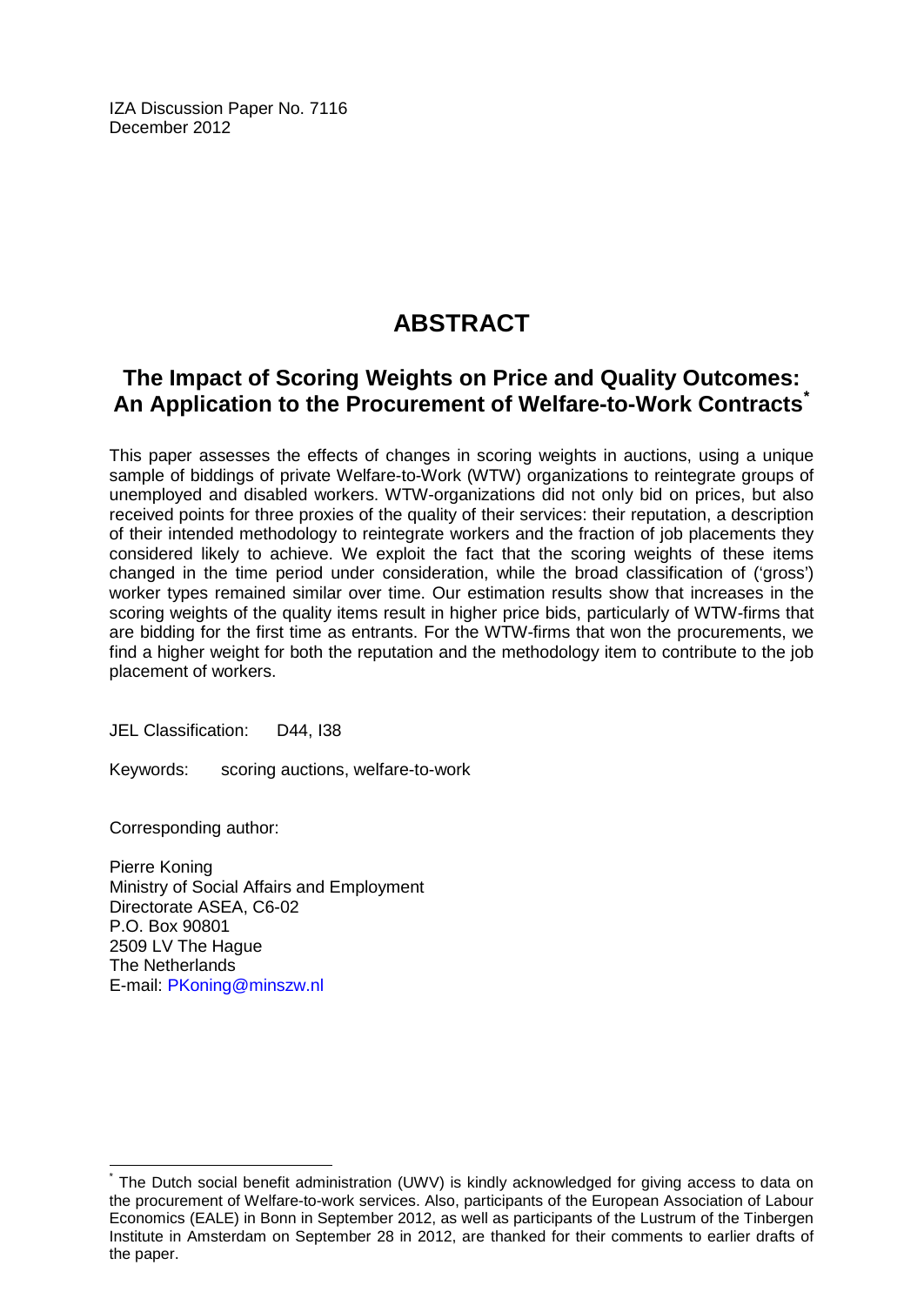#### **1. INTRODUCTION**

The procurement of public services accounts for approximately 17% of GDP of EU countries, making it a key economic activity of many governments (OECD 2011). Most literature in this field focuses on one dimensional pricing bids as the dominant type of procurement. Auctions in the late 1990s for telecom and utilities markets have spurred the applied literature on pricing auctions for these markets (see e.g. Klemperer (2000) for an overview). At the same time, however, the majority of real life procurements involve combined price and quality auctions instead, that is, multi-criteria auctions or scoring auctions (GHK 2010). There has been relatively little attention for scoring auctions for which the "economically most advantageous bid" can be either a bid with the highest quality for a given price or a combination of prices and quality bids.

 Following Che's (1993) seminal paper, some theoretical studies have looked into scoring auctions. Asker and Cantillon (2008, 2010) are among the most cited ones. They show that scoring auctions dominate beauty contests, bargaining, and price-only auctions in most instances in terms of efficiency and social welfare. Examples of applied studies on scoring auctions include the (public) procurement of public works investments (Blancas et al. 2011), IT services (Albano et al. 2008) and electric power generation (Wolak 2003). These studies typically address designs that apply to oligopolistic markets and relatively large projects. They do not address the procurement of social services, which is often characterized by many bidders and many recurrent auctions.

This paper assesses the effects of scoring weights on the level of price bids and the (ex post) quality of services that are procured. For this purpose, we use a unique sample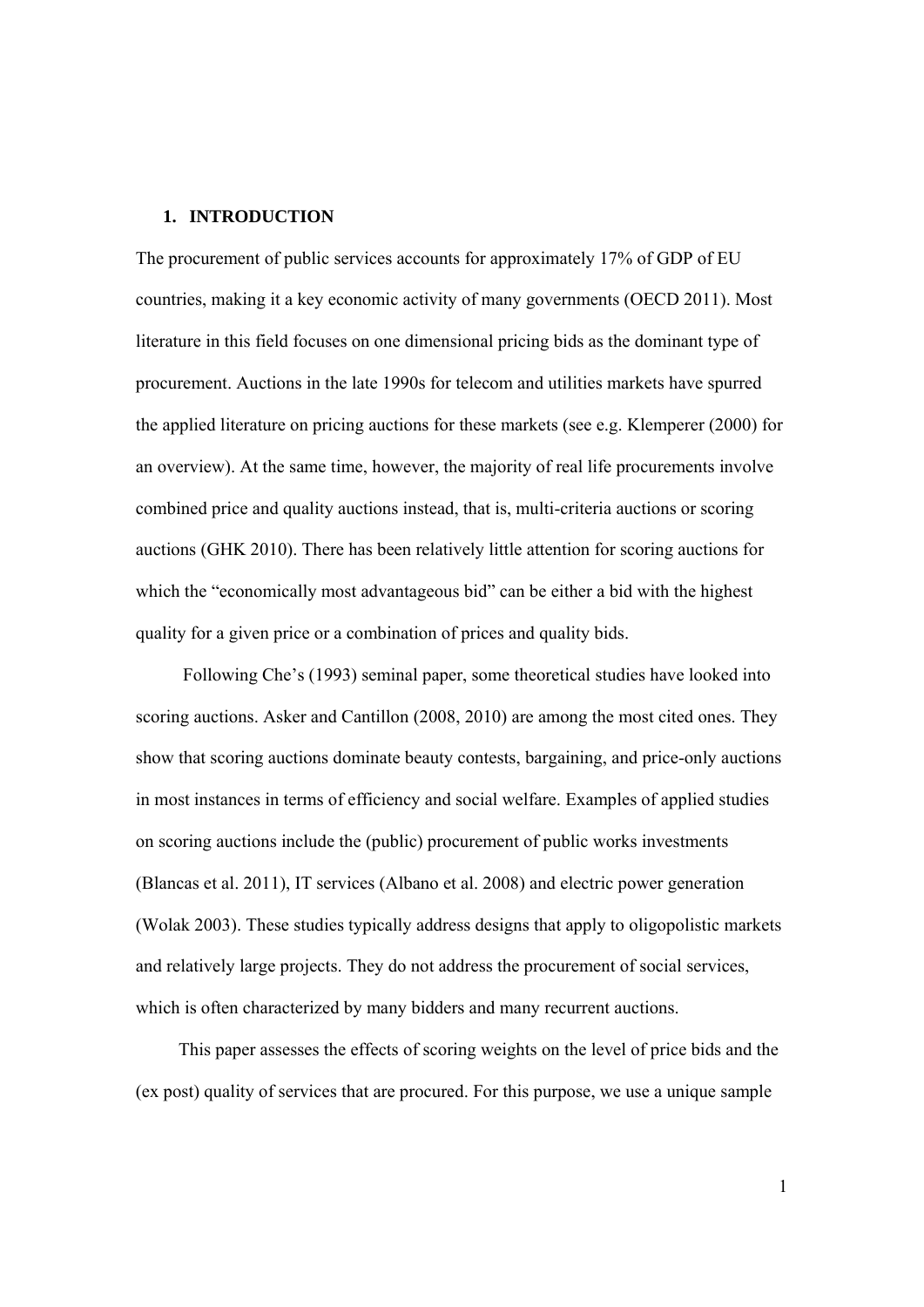of biddings of (private) Welfare-to-Work (WTW) organizations to groups of unemployed and disabled workers in the Netherlands for the period 2003-2007. WTW-organizations did not only bid on the price per worker trajectory, but also received point scores for their reputation (i.e. job placements in the past), a description of their plans to reintegrate workers (i.e. their 'methodology') and the number of job placements they considered likely to achieve. The latter three items could be considered as proxies for the quality of their services. Teams of social benefit caseworkers awarded WTW-organizations with points on these four items, and the total number of points determined the assignment of one or more worker groups to these organizations.

We exploit the fact that the scoring weights that were attached to these four items changed over the time period under investigation, while the broad classification of worker groups that were procured remained similar. That is, the social benefit administration changed the scoring weights for some worker groups, and for some not. This enables us to perform 'difference-in-difference' analyses for contracted worker group types on a number of relevant outcome measures. These outcome measures do not only include the price bids that were made, but also the (ex post) job placement rates of the worker cohorts that were assigned to the winning WTW-organizations. This enables us to assess possible tradeoffs between the prices and ex post quality of WTW-services that were provided. In this respect, we would expect that a higher weight for the quality items increases the job placement rates, but at the cost of higher price levels.

Our analysis contributes to the literature in three aspects. First, to our knowledge this study is the first to provide an empirical analysis of the effects of the procurement mechanism in the area of social services. To date, the literature has not addressed the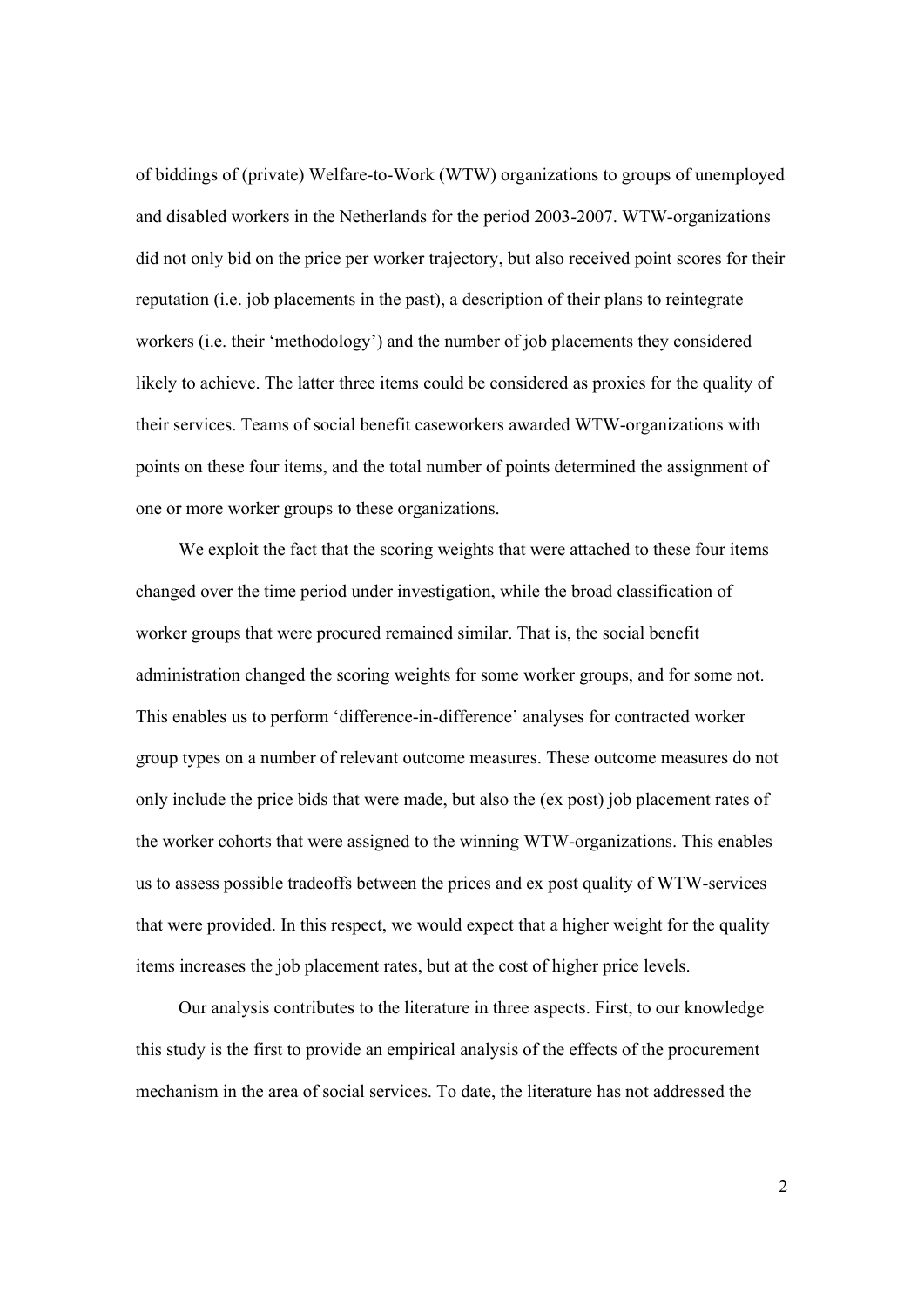procurement of social services – like in the care sector, or, like in this case, WTWtrajectories. Since the 1990s, governments in an increasing number of countries have taken the step of contracting out welfare-to-work services to private providers. Australia has been a pioneer in this respect, and the Netherlands, the UK and a number of other countries have followed its example (studies into these developments include Bruttel 2005, DWP 2005, Struyven 2006, Tergeist and Grubb 2006, and Finn 2008.) This literature, dealing with contracting WTW-services, however, is mostly descriptive and addresses institutional settings. Other studies analyze the effects of performance incentives on program outcomes of contracted WTW-firms, but not the design of the procurement mechanism (Koning and Heinrich 2010; Heinrich and Choi 2007; Heckman and Smith 2002; Finn 2008; Courty and Marschke 2004; Behaghel et al. 2012).

The second innovative aspect of this paper is that we empirically assess the link between (ex ante) scoring rules and bidding behavior. In this respect, our analysis is close to Albano et al. (2008), who investigate the relationship between price/quality weights on firm bids of (public) IT-services. They find that bid prices and quality are correlated in a counter-intuitive way. That is, higher quality in their findings is associated with lower prices. To our knowledge, we are the first to investigate how *changes* in scoring weights of price and quality items (i.e. reputation, methods used and job placements) affect not only the bidding behavior of WTW-organizations, but also the performance outcomes of (winning) WTW-organizations. Onderstal (2009) and Van de Meerendonk and Onderstal (2010) have shown (both theoretically and in a laboratory experiment with professional bidders) that bidding on prices for job placement services can induce a 'race to the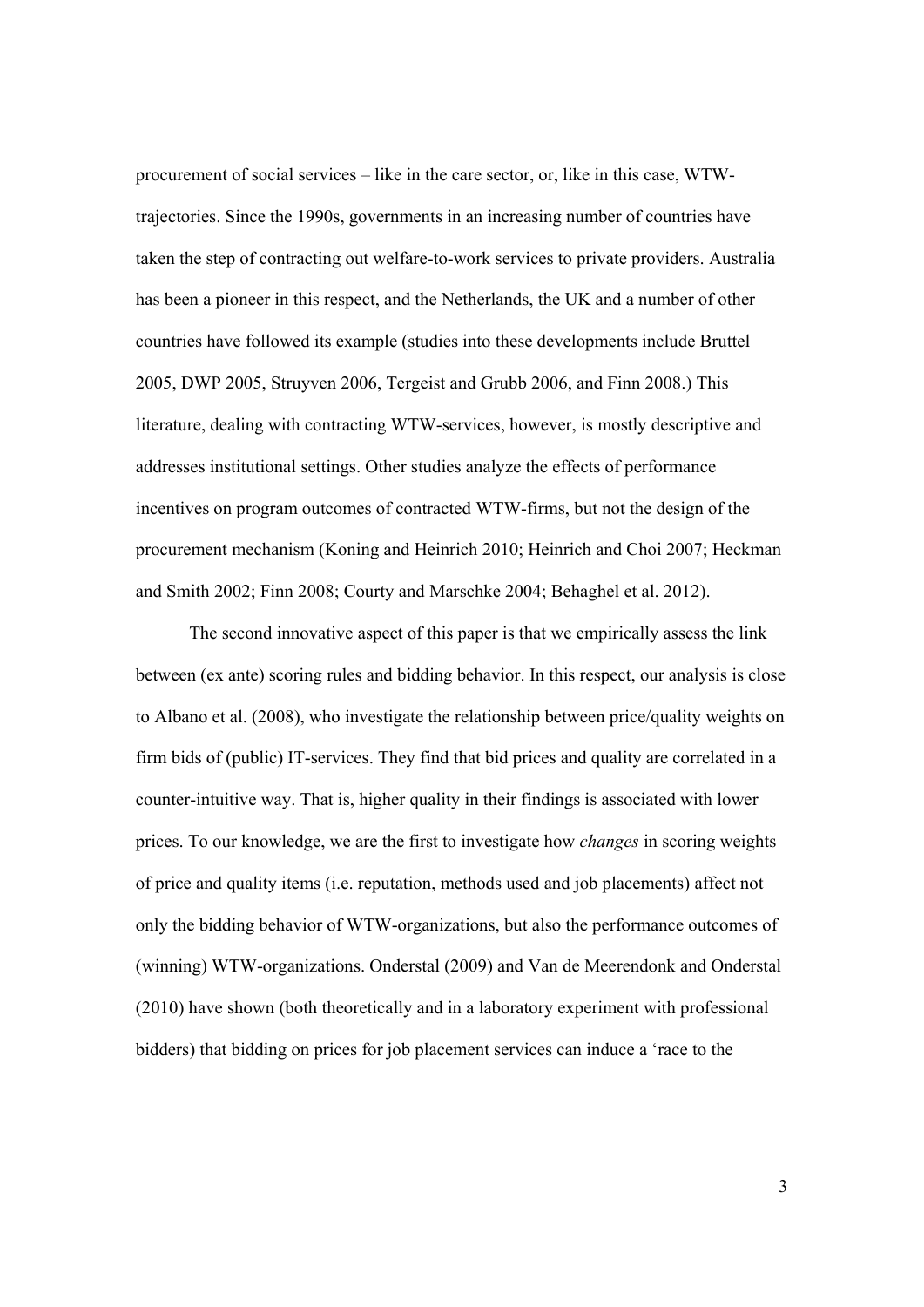bottom', impairing quality. Hence, it is instructive to find if bidding on prices in a multicriteria auction has similar effects.

The final contribution of our paper relates to the role of selection effects in the bidding prices of WTW-contracts, as well the job placement rate rates of procurement winners. Price and job placement rate responses to changes in the scoring weights may both be driven by behavioral effects and changes in the composition of WTW-firms that decide to bid on the worker groups. With the data at hand, we test for the importance of selection effects by exploiting the fact that most WTW-organizations (particularly the incumbents firms) bid on worker groups in multiple worker programs and over multiple years, and with different scoring weights. We thus can control for changes in the *types* of bidding firms (with high or low price levels) – or the sample firms that won the procurements (with a high or low ability to return workers back to work).

According to our analysis, most of the estimation results are in line with economic intuition. Increases in all weights for quality proxies result in higher price bids and higher prices of winning WTW-firms. These effects are largest for procurements that were organized for entrants (where reputation weights were set to zero). An explanation could be that investments of new WTW-firms to increase their quality levels were more costly, resulting in higher response effects. This would also explain why entrant firms with higher price levels become less likely to bid when the job placement and methodology weights are higher. In addition, we only find the reputation item and the methodology item to contribute to the (ex post) job placement of workers, as compared to the price weight. As we find no strong evidence for selection effects  $-$  i.e., WTW-firms with higher return to work rates in general becoming more likely to win the procurement – we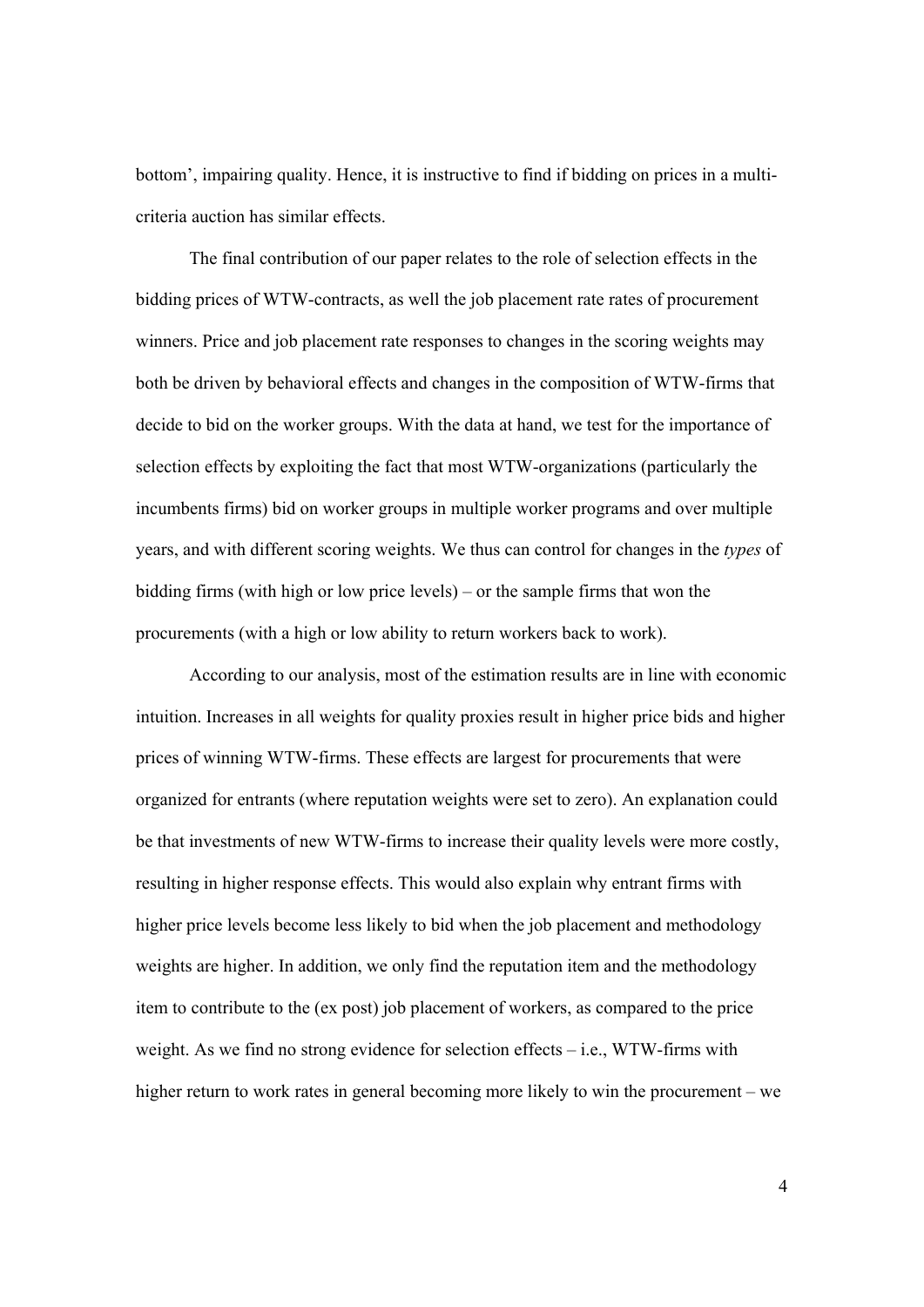argue that the reputation score weight probably encouraged WTW-firms to improve their performance ('behavioral' effects). For the methodology item, WTW firms probably invested more effort and resources in their actual methodology, which may have resulted in a better performance on worker groups if the procurement was won.

The remainder of this paper is organized as follows. Section 2 describes the institutional settings of the procurement system of WTW-trajectories, together with the structure of the bidding and program outcome data we use. In Section 3 we present some theoretical considerations on the effects of scoring weights. Section 4 discusses the empirical implementation of the data, whereas Section 5 presents the estimation results. Section 6 ends with some discussion.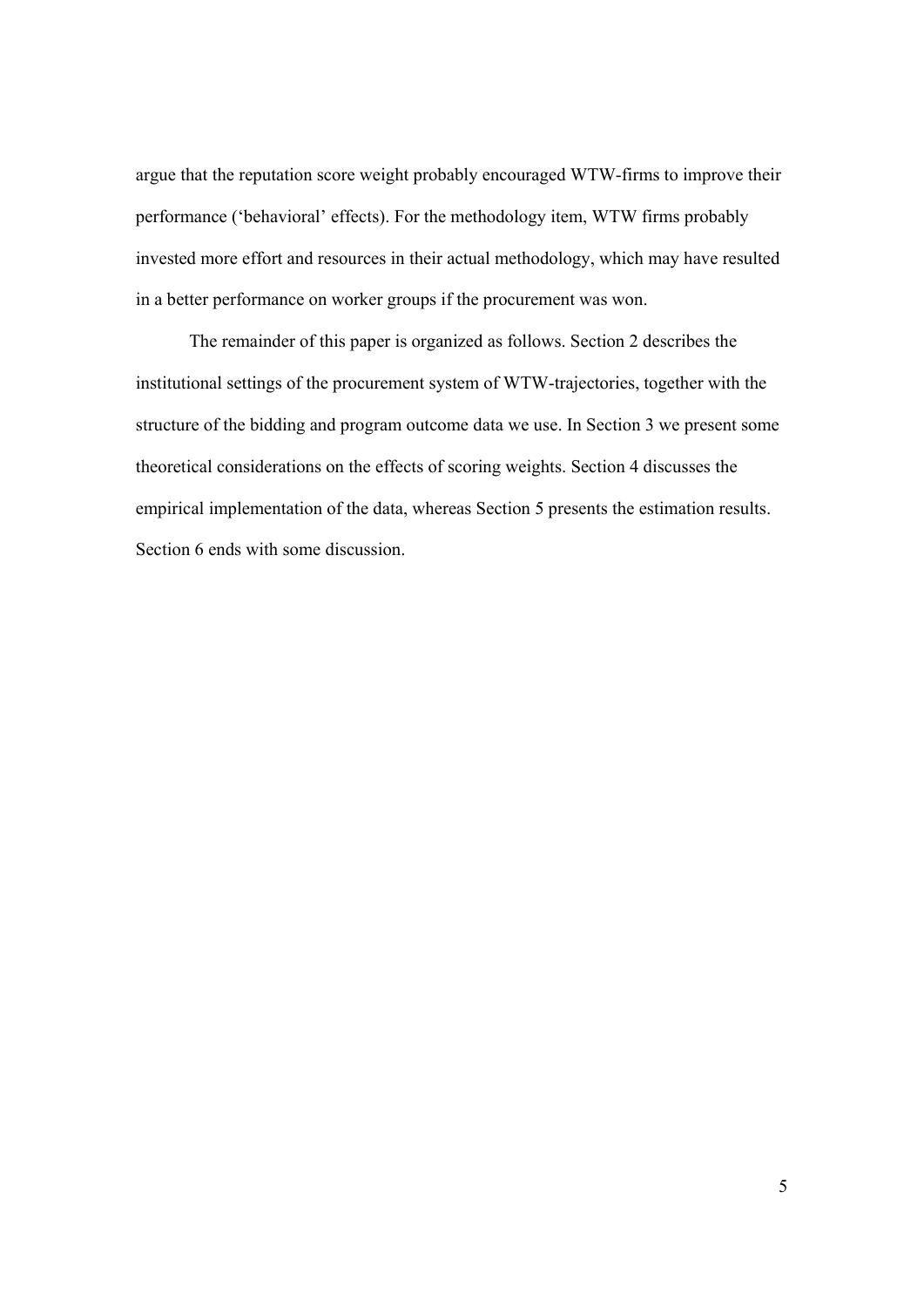#### **2. INSTITUTIONS AND DATA**

In the Netherlands the Disability Insurance (DI) and Unemployment Insurance (UI) programs are mandatory for all workers. Both DI and UI are implemented by the social benefit administration (UWV). Similar to the New Deal in the United Kingdom and Employment Services in Australia, providers are expected to offer unemployed and partially disabled clients mediation, job training or subsidized employment within twelve months after the start of their benefit spell. In the period under investigation (2003-2007), the Dutch social benefit administration contracted out the delivery of these WTWservices to private job placement service providers only.

#### *The procurement of worker groups*

UWV applied the 'Economically Most Advantageous Tender' (EMAT) method, with the simultaneous selection of (winning) WTW-organizations and the awarding of job placement contracts for worker groups. The Invitation for Tender Document (IFT) explained the selection procedure, the worker group characteristics, the services that were demanded, conditions for payment, the award criteria (or: bidding items) and the maximum number of points that could be obtained for these items. In all procurements that were used, these bidding items included the price that was offered, a description of the method that would be used to re-integrate workers, the experience with the relevant worker group type, and the number of job placements the WTW-organization considered likely to achieve. The latter three items could be regarded as proxies for the quality of WTW-firms.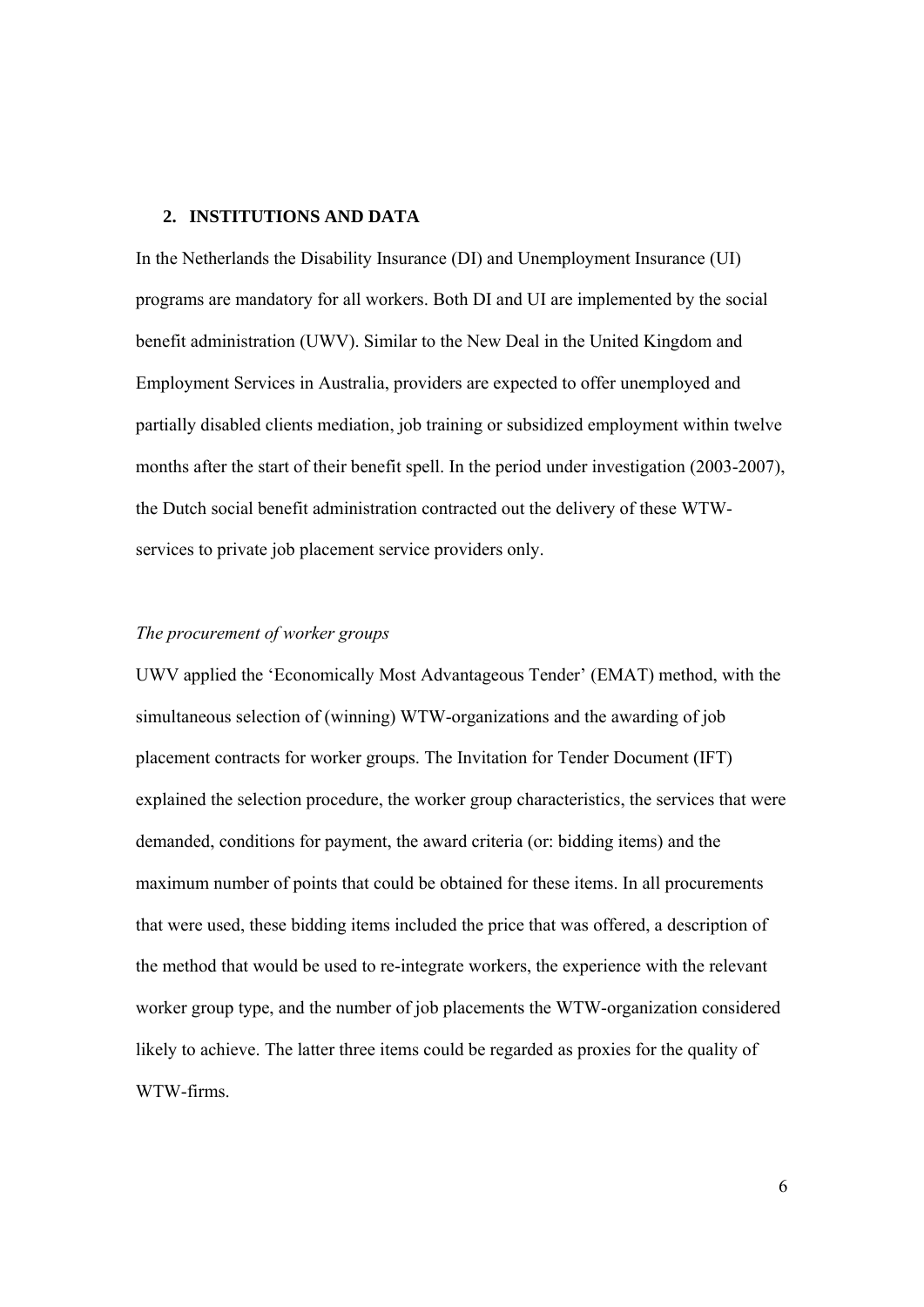It is important to notice that WTW-firms did not know how their bids were translated exactly into procurement points. In this perspective, the procurement could be characterized as a 'black box', with WTW-firms that were informed only on the importance of the bidding items (i.e. their weights). WTW-firms also knew that the scoring of prices was non- monotonous, i.e., it was only to a certain minimum value that price reductions lead to higher scoring points. For price bids that were too low, UWV considered re-integration unfeasible. For the remaining (quantitative) bidding items, the scoring formula was monotonically increasing in the exact biddings.

To start with, the points for the *price bid* were determined by an overall bid for the reward in case of job placement and (to a much lesser extent) a price bid for a commencement – i.e. when an individual reintegration plan of a client was approved by the social benefit administration. Note that we use the overall price bid as the variable that is explained in our empirical analysis. Second, the *methodology* item entailed a four to six page description of the activities that should lead to placement into jobs. This description was valued according to a number of criteria, e.g. on showing relevant knowledge on the worker groups, the intended intensity of contacts with clients, the provision of training facilities, the presence of employer networks etc. Third, the track record (or: *reputation*) of WTW-service providers was measured with information on the share of non-commencements of previous worker groups (i.e. 'provider-induced selection', see e.g. Koning and Heinrich 2010), past job placement rates, and the time it took to complete individual reintegration plans in the past; this information was derived from past performance with similar worker groups. In order to allow firms without a track record to bid on worker groups as well, UWV also organized separate procurements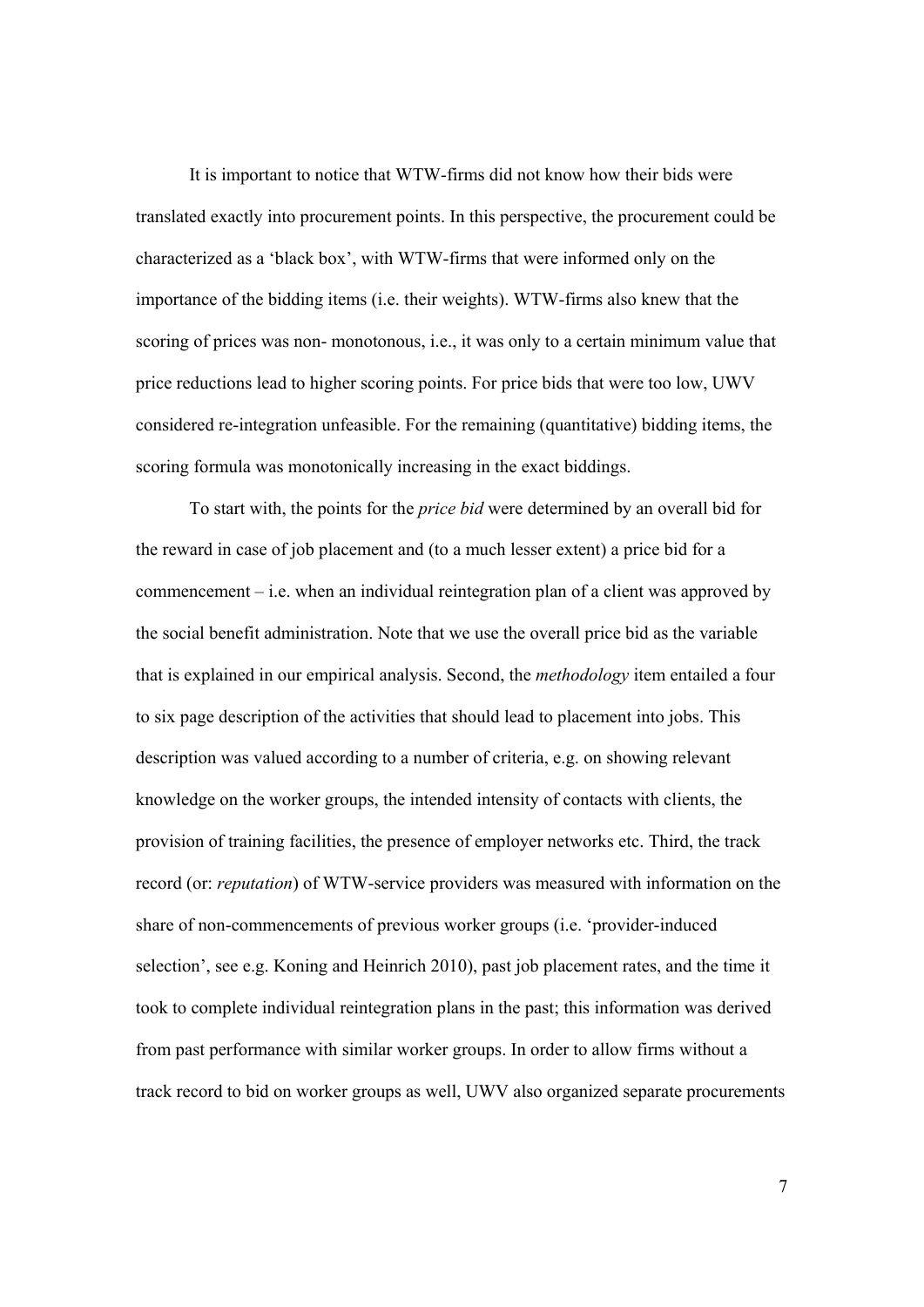without reputation weights; this constituted about 25% of the procured contracts (213 out of 843). The cohort sizes of these procurement were much smaller than those for incumbent firms.

Finally, the *job placement* bid should always exceed a minimum value that was listed in the IFT document. WTW-organizations were not committed to realize these job placement bids if they won the procurement, so the contract for awardees contained no penalty for underperforming.

#### *Data structure*

This paper uses registered data from the Dutch social benefit administration on procured WTW programs. Table 1 presents descriptive statistics of the characteristics of worker groups that were assigned to WTW-providers in 2003-2007, stratified by calendar years. The upper panel of the table provides an overview of the structure of the data (the classification of the worker groups, discussed in detail below), whereas the remainder shows sample statistics of the procurements and (ex post) program outcomes of worker groups. Table A in the appendix to this paper presents additional information on the structure, size and characterization of clients. In what follows, we explain the structure of the data, following its different classification levels.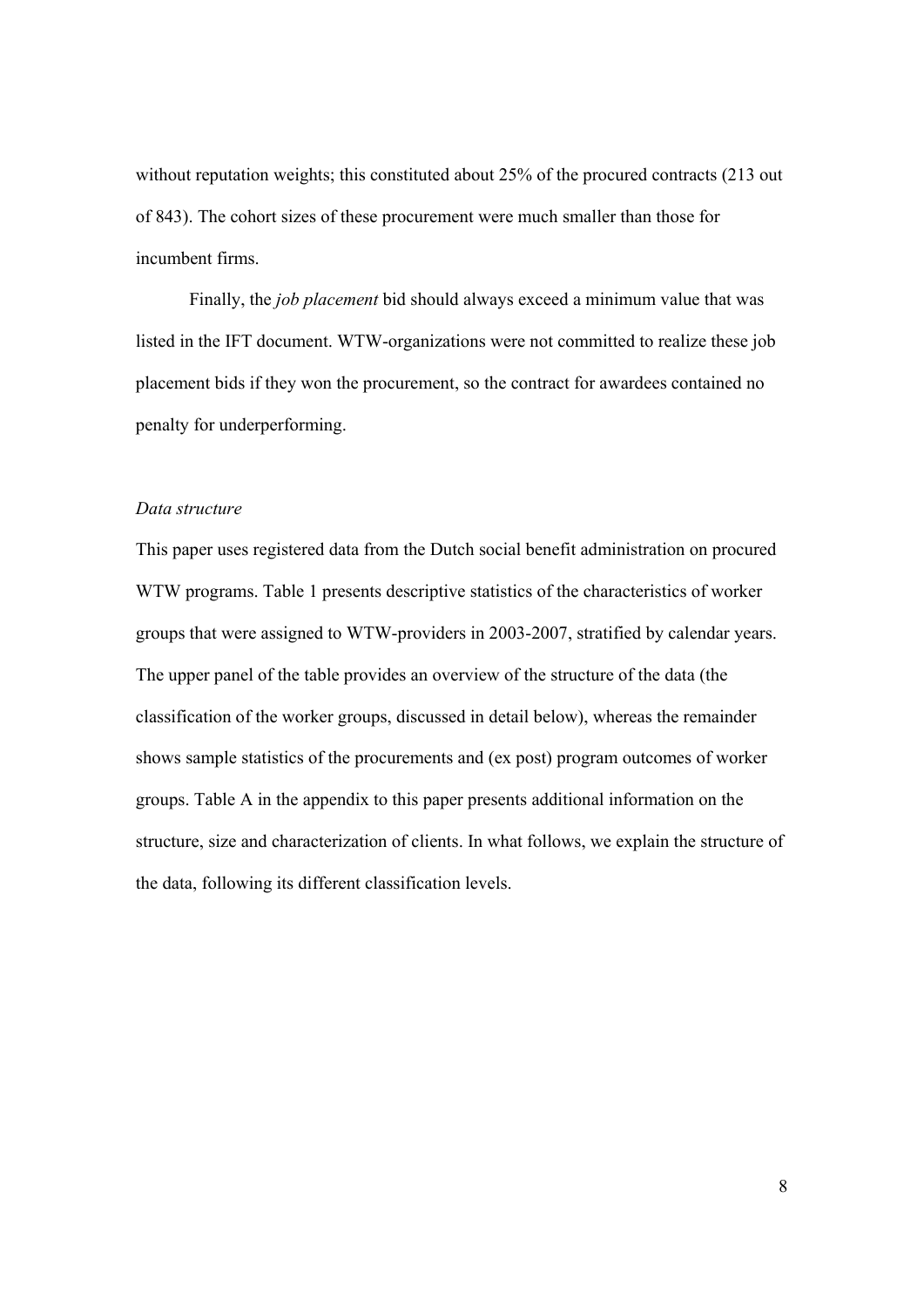|                                      |         | $(s)$ anuaru deviations in parentheses |          |                   |         |         |
|--------------------------------------|---------|----------------------------------------|----------|-------------------|---------|---------|
|                                      | 2003    | 2004                                   | 2005     | 2006              | 2007    | All     |
| # Gross worker types (I)             | 13      | $\,8\,$                                | 13       | 6                 | $\tau$  | 19      |
| # Worker program types (II)          | 22      | 15                                     | 25       | 9                 | 14      | 85      |
| # Procurements (III)                 | 235     | 80                                     | 222      | 120               | 156     | 843     |
| For incumbents                       | 156     | 110                                    | 166      | 72                | 126     | 630     |
|                                      |         |                                        |          |                   |         |         |
| For entrants                         | 79      | $\mathbf{0}$                           | 56       | 48                | 30      | 213     |
| $#$ Worker groups (IV)               | 333     | 263                                    | 382      | 194               | 261     | 1,433   |
| # Biddings $(V)$                     | 1,666   | 424                                    | 1,909    | 936               | 1,083   | 6,018   |
| # Worker groups per procurement      | 1.417   | 2.391                                  | 1.721    | 1.617             | 1.673   | 1.700   |
| (IV/III)                             | (0.819) | (1.643)                                | (0.924)  | (0.676)           | (0.903) | (1.030) |
| # Biddings per procurement           | 7.089   | 3.855                                  | 8.600    | 7.800             | 6.942   | 7.139   |
| (V/III)                              | (5.388) | (2.695)                                | (7.595)  | (5.191)           | (4.514) | (5.810) |
| # Bidding WTW-firms                  | 102     | 48                                     | 89       | 96                | 103     | 218     |
| Price offers (per bid)               | 4,914   | 4,446                                  | 3,150    | 4,062             | 3,772   | 3,978   |
|                                      | (2,018) | (1, 497)                               | (1, 913) | (1, 947)          | (1,755) | (2,021) |
| Number of clients                    | 127     | 105                                    | 47       | 142               | 186     | 99      |
| (per worker group)                   | (163)   | (113)                                  | (77)     | (558)             | (936)   | (360)   |
| No Cure No Pay                       | 0.140   | 0.135                                  | 0.335    | 0.214             | 0.176   | 0.222   |
| (per worker group)                   | (0.347) | (0.341)                                | (0.472)  | (0.410)           | (0.381) | (0.416) |
| Job placement rate                   | 0.343   | 0.369                                  | 0.406    | 0.425             | 0.365   | 0.373   |
| (per worker group)                   | (0.110) | (0.105)                                | (0.213)  | (0.142)           | (0.118) | (0.135) |
| Averages per procurement: incumbents |         |                                        |          |                   |         |         |
| Price weight                         | 0.186   | 0.208                                  | 0.285    | 0.230             | 0.237   | 0.226   |
|                                      | (0.047) | (0.049)                                | (0.079)  | (0.047)           | (0.024) | (0.064) |
| Job placement weight                 | 0.245   | 0.174                                  | 0.110    | 0.111             | 0.126   | 0.167   |
|                                      | (0.067) | (0.047)                                | (0.007)  | $\left( .\right)$ | (0.024) | (0.071) |
| Reputation weight                    | 0.313   | 0.364                                  | 0.338    | 0.365             | 0.279   | 0.326   |
|                                      | (0.027) | (0.070)                                | (0.061)  | (0.041)           | (0.103) | (0.072) |
| Methodology weight                   | 0.256   | 0.254                                  | 0.266    | 0.294             | 0.358   | 0.281   |
|                                      | (0.108) | (0.052)                                | (0.054)  | (0.039)           | (0.135) | (0.100) |

**TABLE 1: Summary statistics of procurement, bidding and job placement data (standard deviations in parentheses)**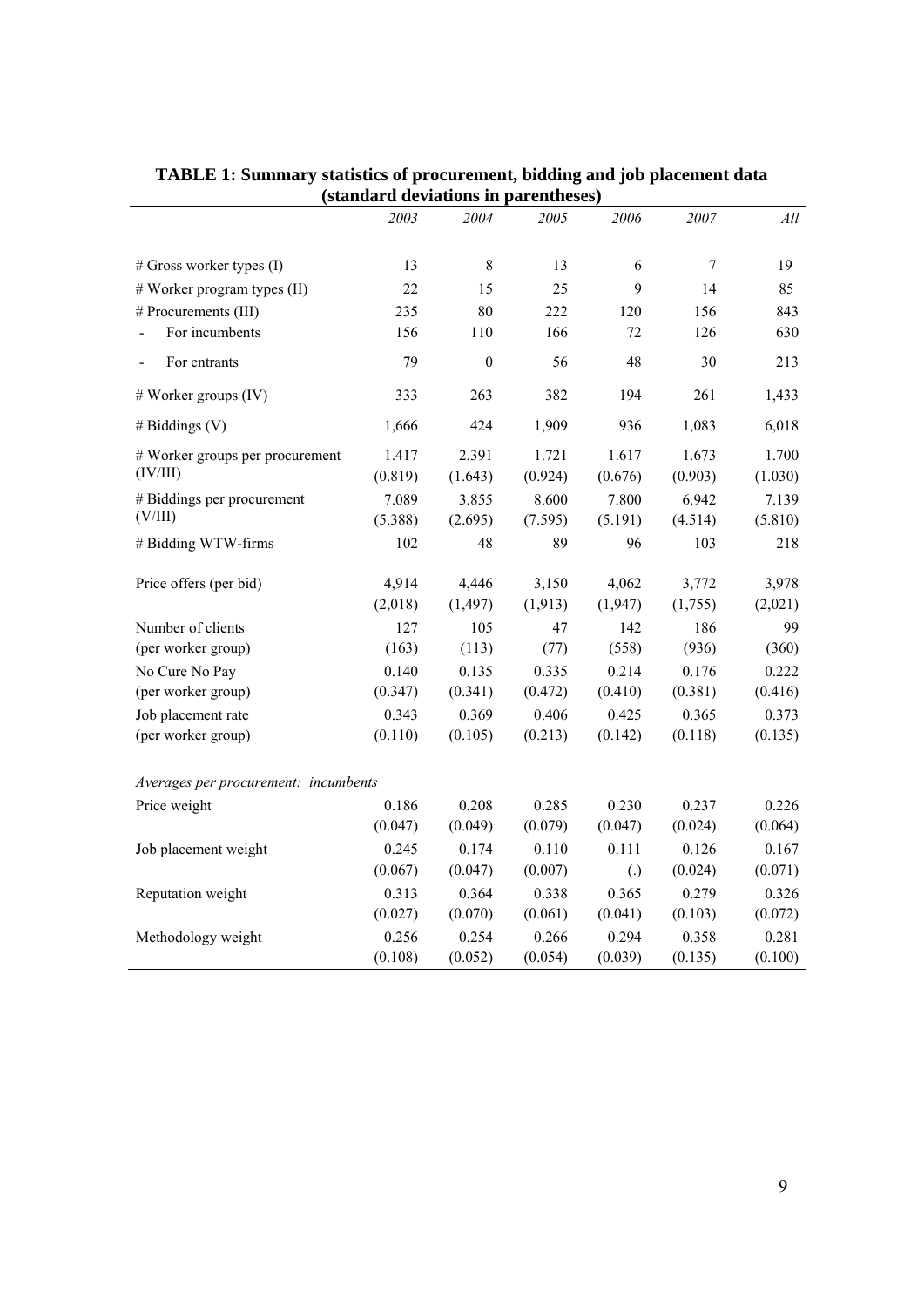|                                    |         |      | $\alpha \nu$ , rath-olio in pair chemology |                   |         |         |
|------------------------------------|---------|------|--------------------------------------------|-------------------|---------|---------|
|                                    | 2003    | 2004 | 2005                                       | 2006              | 2007    | All     |
| Averages per procurement: entrants |         |      |                                            |                   |         |         |
| Price weight                       | 0.298   |      | 0.354                                      | 0.333             | 0.342   | 0.327   |
|                                    | (0.086) |      | (0.034)                                    | $\left( .\right)$ | (0.019) | (0.060) |
| Job placement weight               | 0.362   |      | 0.164                                      | 0.167             | 0.247   | 0.248   |
|                                    | (0.096) |      | (0.007)                                    | $\left( .\right)$ | (0.007) | (0.107) |
| Methodology weight                 | 0.340   |      | 0.482                                      | 0.500             | 0.411   | 0.425   |
|                                    | (0.152) |      | (0.034)                                    | $\left( .\right)$ | (0.012) | (0.116) |
|                                    |         |      |                                            |                   |         |         |

#### **TABLE 1, continued: Summary statistics (standard deviations in parentheses)**

#### *(i) Gross worker types*

The first classification level of worker types entails a broad characterization of workers that holds for more years in the data and includes 19 categories. These "gross worker types" are observed in multiple years (see the first row of Table 1 and Table A for a description of them). Similar to Koning and Heinrich (2010), we also use this classification level as control dummies (which are discussed in the next section). Gross worker types are characterized by specific client groups in the UI and DI scheme, but some smaller groups are defined by other strata. The gross worker groups include, amongst others, immigrants, those with good or bad job prospects (after being profiled by social benefit administration caseworkers), disabled workers with special impairments, and older workers or young disabled workers without any work history.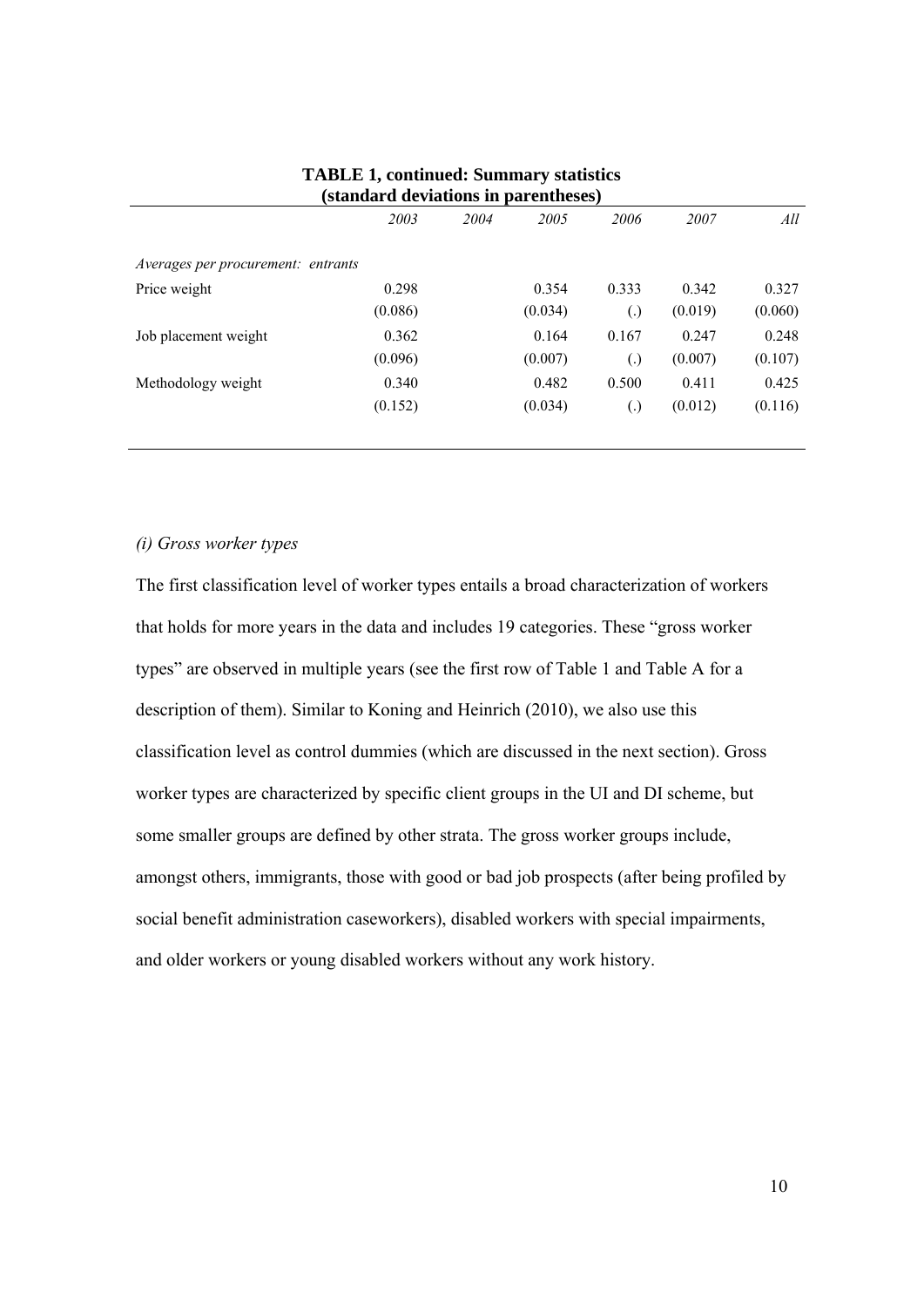#### *(ii) Worker program types; scoring weights*

The second classification level entails a more detailed description of the contract types and activities that have been contracted out in subsequent years – we therefore call them 'worker program types'. Gross worker types are redundant with respect to the worker program types – that is, the gross worker types can be derived from the worker program types. The choice of the (85) program types for the gross worker types has varied over the years, depending on the specific needs pertinent for gross worker groups at a given time. Examples include programs aimed at guiding workers into self-employment, job training, job hunting and job mediation. Contract conditions, particularly those regarding the scoring weights and payment schemes, NCLP and NCNP, also varied according to these contract types.

Table 1 also shows the average scoring weights per procured contract, both for the incumbent and entrant WTW-firms. These weights are defined as the maximum number of points that could be obtained for the concerning item, divided by the total number of points for all four items together. Over the years, there were a number of measures that were taken by UWV, which is mirrored by changes in the (average) scoring weights over time. Generally, the timing of these changes differed between (gross) worker groups, enabling us to use a difference-in-difference design to estimate its effects on prices and job placement rates (see Section 4). First, both for incumbent and entrant firms the weight of the job placement bid was lowered in 2004, as they learned that WTW-organizations probably did not feel a strong commitment to their biddings on this item. Consequently, the other three items have gained in importance since then. Second, in 2005 UWV needed to cut costs on their WTW-trajectories, and therefore increased the price weight. And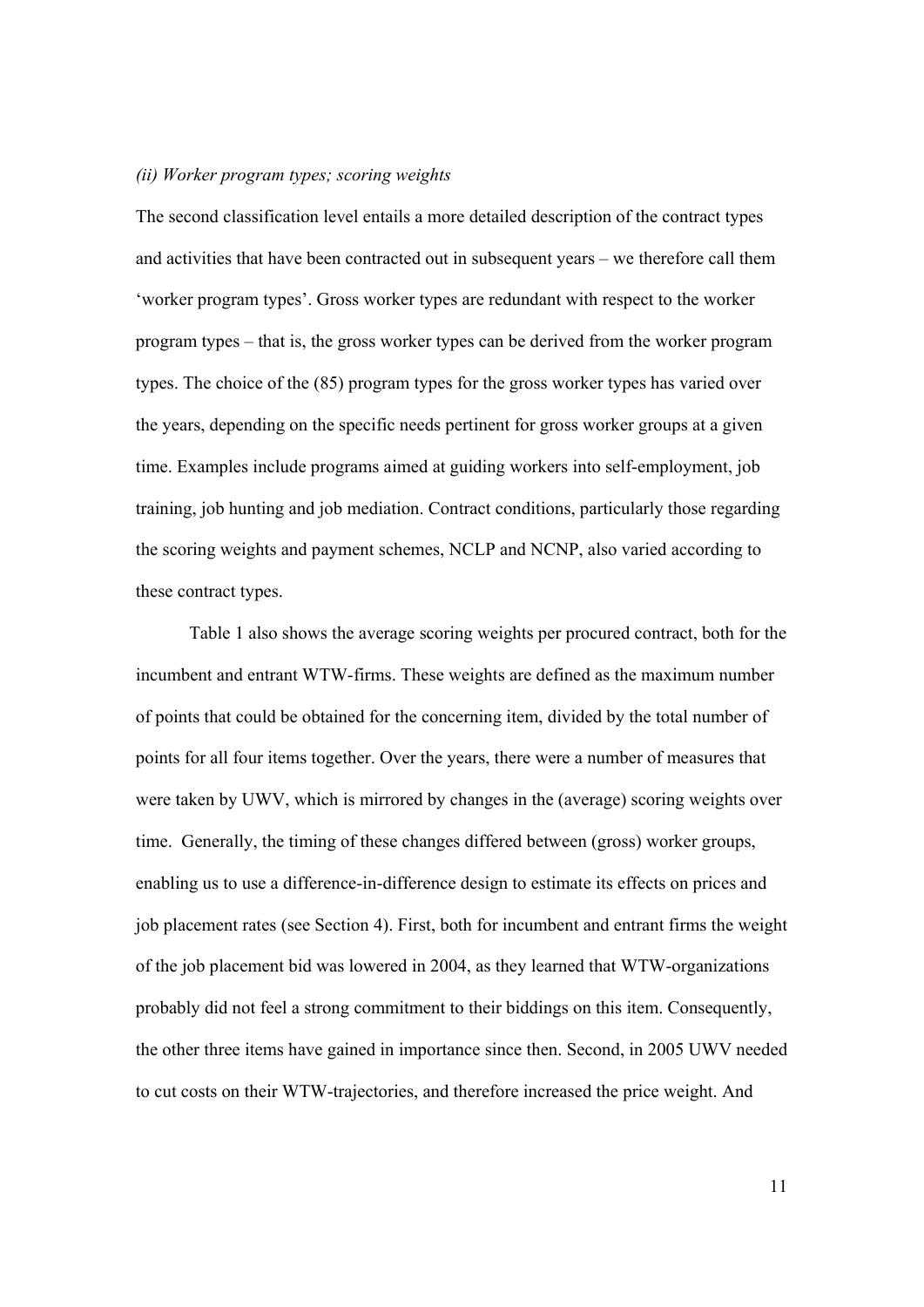finally, in 2007 UWV increased the scoring weight that was attached to the methodology bid, while decreasing that of the reputation weights. The argument was that this change would result in more competition between WTW-providers.

#### *(iii) Procurements*

The third classification level considers the actual procurements that were organized at a specific region and a specific moment in time (843 in total). We stated earlier that the conditions for these procurements – that is, the scoring weights and payment schemes – were set at the level of worker program types, and that about 25% of the procurements was organized for bidders without a track record – i.e. the entrant firms. As can be seen in Table 1, the number of procurements (and the number of program types) varied substantially over the years, with a maximum number of 235 in 2003 and a minimum number of 80 in 2004. This pattern is however less marked in terms of variation in the number of worker groups (which is the next classification level).

#### *(iv) Worker groups*

 $\overline{a}$ 

The fourth classification level is the actual worker group that was procured. With multiple worker groups that were assigned to (winning) WTW-organizations for many procurements, there were  $1,433$  worker groups that were procured in total.<sup>1</sup> For each worker group that was procured, we also observe the ex post outcomes of the WTWprograms. These include the number of clients and the job placement rates that were

<sup>&</sup>lt;sup>1</sup> Note that the total number of procurement winners  $(1,389)$  in our sample that we could is somewhat lower than the number of worker groups that was procured (1,433). This can be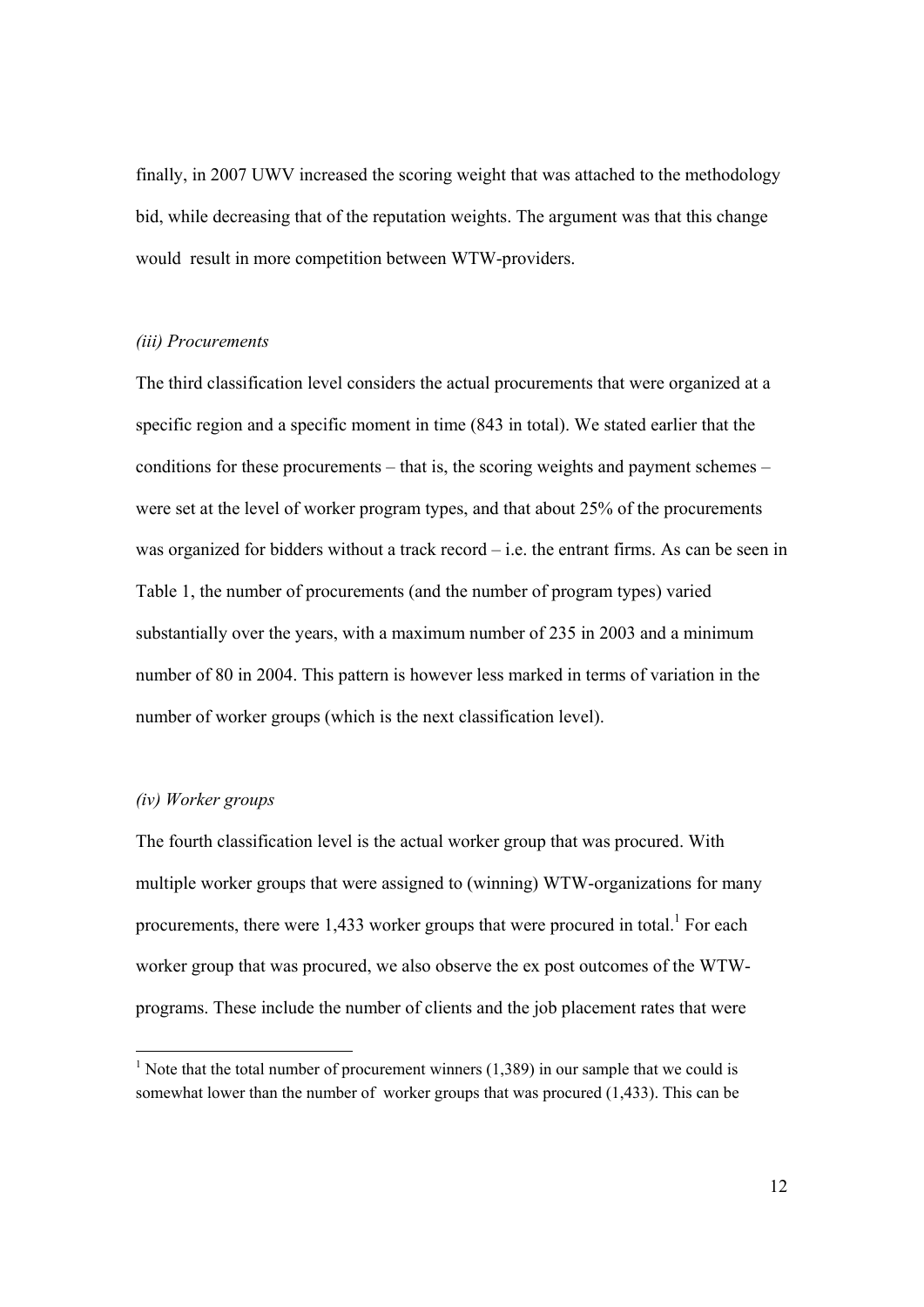realized in the time period described by the contract (ranging from one to two years). On average this rate was 37.3%.

#### *(v) Biddings*

l

The fifth classification level entails the (6,018) biddings that were made by 218 WTWorganizations in total. Figure 1 displays the distribution of biddings that were made per procurement. Note that there were no procurements for which no biddings were observed, so we only observe procurements that succeeded in assigning one or more WTWorganizations. Table 1 shows that the average number of biddings per procurement was 7.1. Over the years, this number remained quite stable, except for 2004, when the average number of biddings per procurement was only 3.8. This can largely be explained by the fact that the majority of worker groups in that specific year consisted of young clients with impairments. For these clients, the number of specialized WTW-firms was limited. For all biddings, we observe the price bids and points awarded to the price bid, the methodology, job placements and for reputation. When aggregating these points, we can infer the winning bids of WTW-organizations. The probability of a bid to be awarded was 24% on average.

explained by the fact that for some procurements the number of bidders was insufficient to assign all worker groups.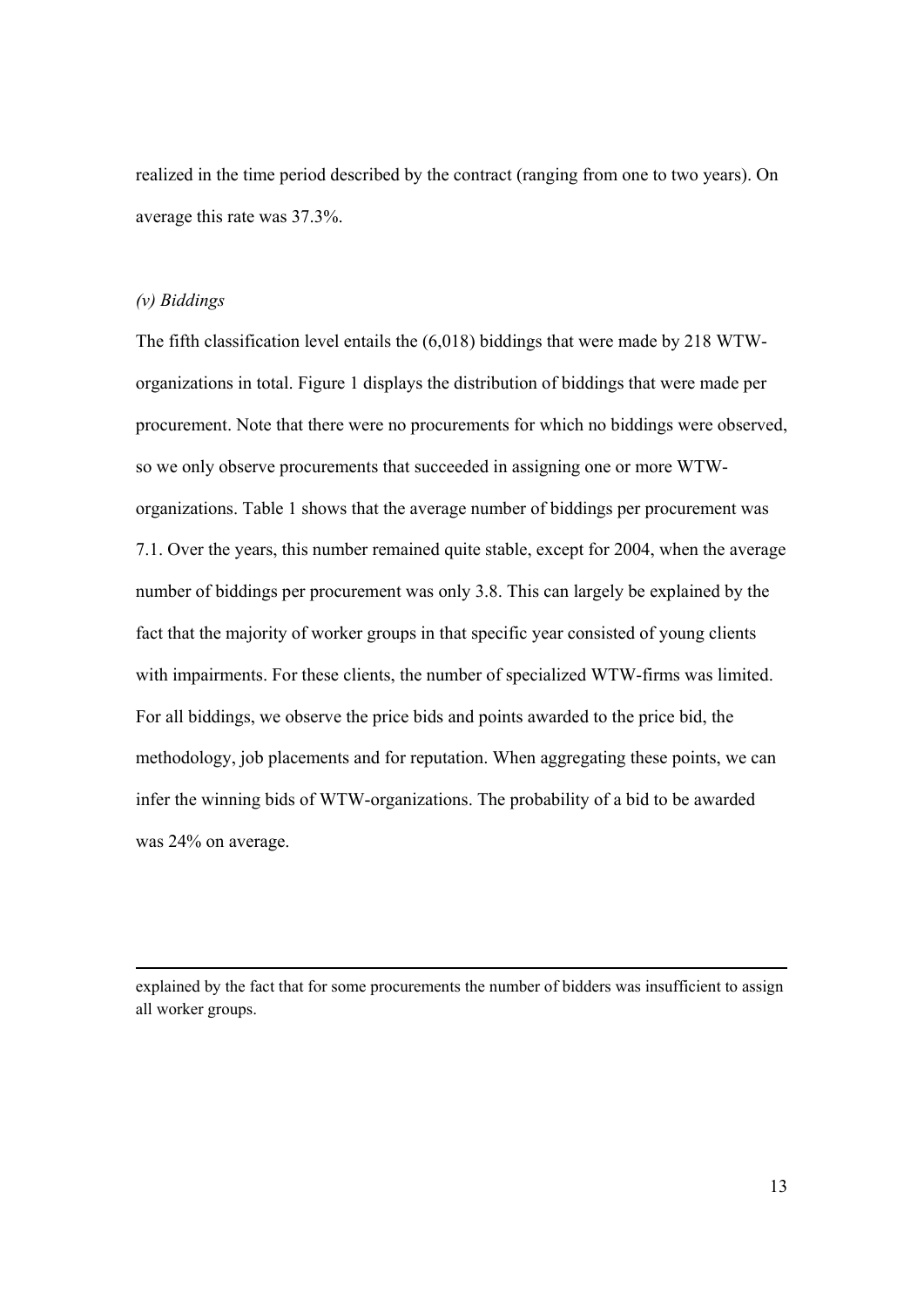

**FIGURE 1: Distribution of bidding numbers per worker group** 

| <b>TABLE 2: Cross correlation of point scores on bidding items (normalized per</b> |  |
|------------------------------------------------------------------------------------|--|
| procurement for incumbent WTW-firms); * indicates significance at 1%               |  |

|                          | Price points | Job placement<br>points | Reputation<br>points | Methodology<br>points |
|--------------------------|--------------|-------------------------|----------------------|-----------------------|
| Price points             | 1.000        |                         |                      |                       |
| Job placement points     | $0.103*$     | 1.000                   |                      |                       |
| <i>Reputation points</i> | $0.074*$     | $0.171*$                | 1.000                |                       |
| Methodology points       | $0.126*$     | $0.253*$                | $0.249*$             | 1.000                 |
| Price offer              | $-0.371*$    | $-0.068*$               | $-0.028$             | $-0.034$              |

Table 2 shows the cross correlation of the bidding items that are adjusted for average points that were obtained per worker program type (i.e. the second classification level), together with the price bids. The table also shows the cross correlation of these point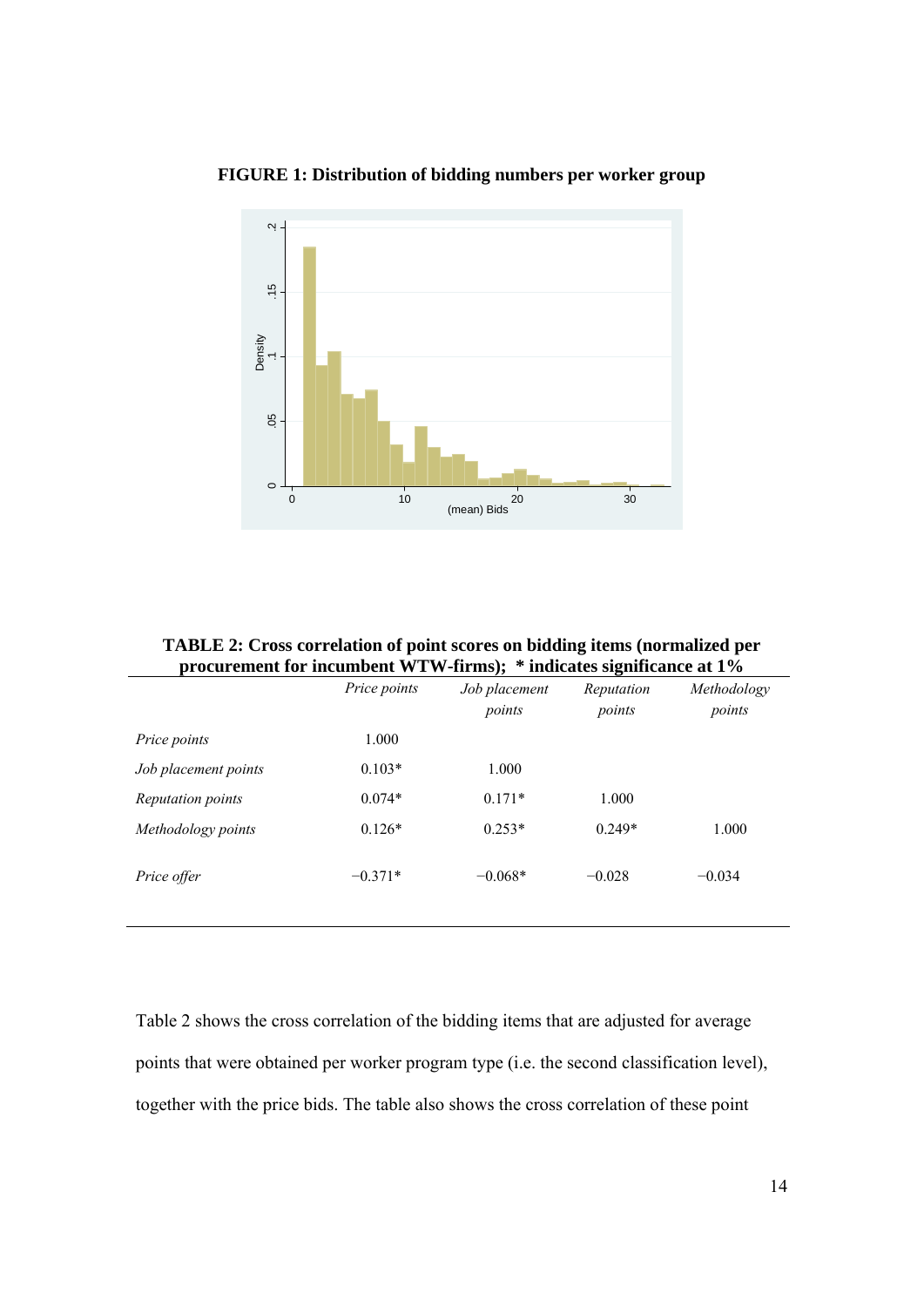scores with the adjusted price As the table shows, all bidding scores are positively and significantly correlated. This suggests that more (less) efficient WTW-firms have higher (lower) scores on all items, rather than that firms either concentrate on prices or quality alone (i.e. substitution effects). As expected, we also find the price offer to be negatively correlated with the price points.

|                      |         |                | $#$ Years in the sample |         |         |
|----------------------|---------|----------------|-------------------------|---------|---------|
|                      | 1       | $\overline{2}$ | 3                       | 4       | 5       |
| Number of WTW-firms  | 128     | 28             | 22                      | 12      | 28      |
| Regions              | 3.925   | 4.065          | 5.606                   | 5.928   | 6.547   |
|                      | (0.231) | (0.487)        | (0.453)                 | (0.451) | (0.167) |
| Gross worker groups  | 2.580   | 1.748          | 7.994                   | 10.06   | 14.05   |
|                      | (0.353) | (0.295)        | (0.848)                 | (1.033) | (0.594) |
| # Bids               | 4.898   | 7.643          | 33.32                   | 48.50   | 133.1   |
|                      | (0.466) | (1.427)        | (8.004)                 | (12.23) | (25.70) |
| Price offers         | 4,346.7 | 4,535.0        | 4,071.3                 | 4,404   | 4,098   |
|                      | (262.0) | (397.3)        | (302.0)                 | (341.6) | (139.8) |
| Fraction procurement | 0.115   | 0.289          | 0.263                   | 0.199   | 0.254   |
| winners              | (0.022) | (0.067)        | (0.060)                 | (0.032) | (0.026) |

Finally, we analyzed the conduct and performance WTW-firms in more detail by tracking them over the years, regions and gross worker groups in our sample. Table 3 displays the number of years that WTW-firms are observed as bidders in our sample, resulting in five samples. Only 28 (13%) WTW-firms are observed in all years in our sample, whereas the majority of 108 firms (58%) is observed only in one year. Consequently, the 'market' for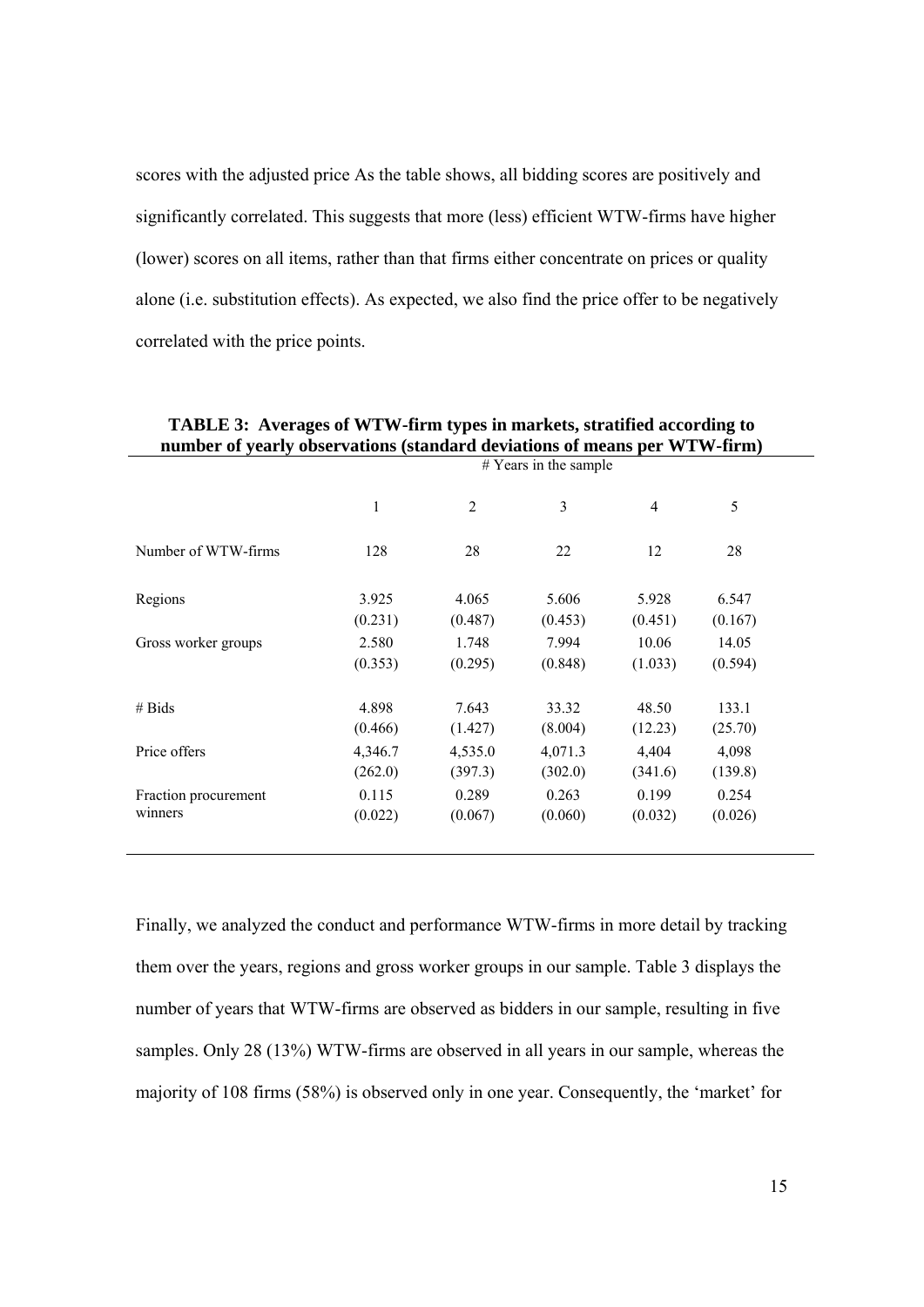UI and DI worker groups that were procured can well be characterized as highly dynamic, with many entrants and many firms that do not decide to bid for all procurements. This is particularly relevant for the first years of the procurement, when a large influx of new WTW-firms occurred.

Table 3 also presents the number of regions and gross worker groups the firms were bidding on; these statistics are averaged over WTW-firms. Clearly, the number of regions and gross worker groups that WTW-firms are bidding on increases in the number of years they are observed. In particular, the (small) sample of larger, incumbent WTWfirms is bidding on many gross worker groups and active in many regions. This contrasts to the large sample of smaller WTW-firms, that operate in less regions, appear to be more specialized and only bid in one of the procurement years in most cases. Particularly the latter sample of WTW-firms that is observed only in one year has markedly lower chances of winning a procurement.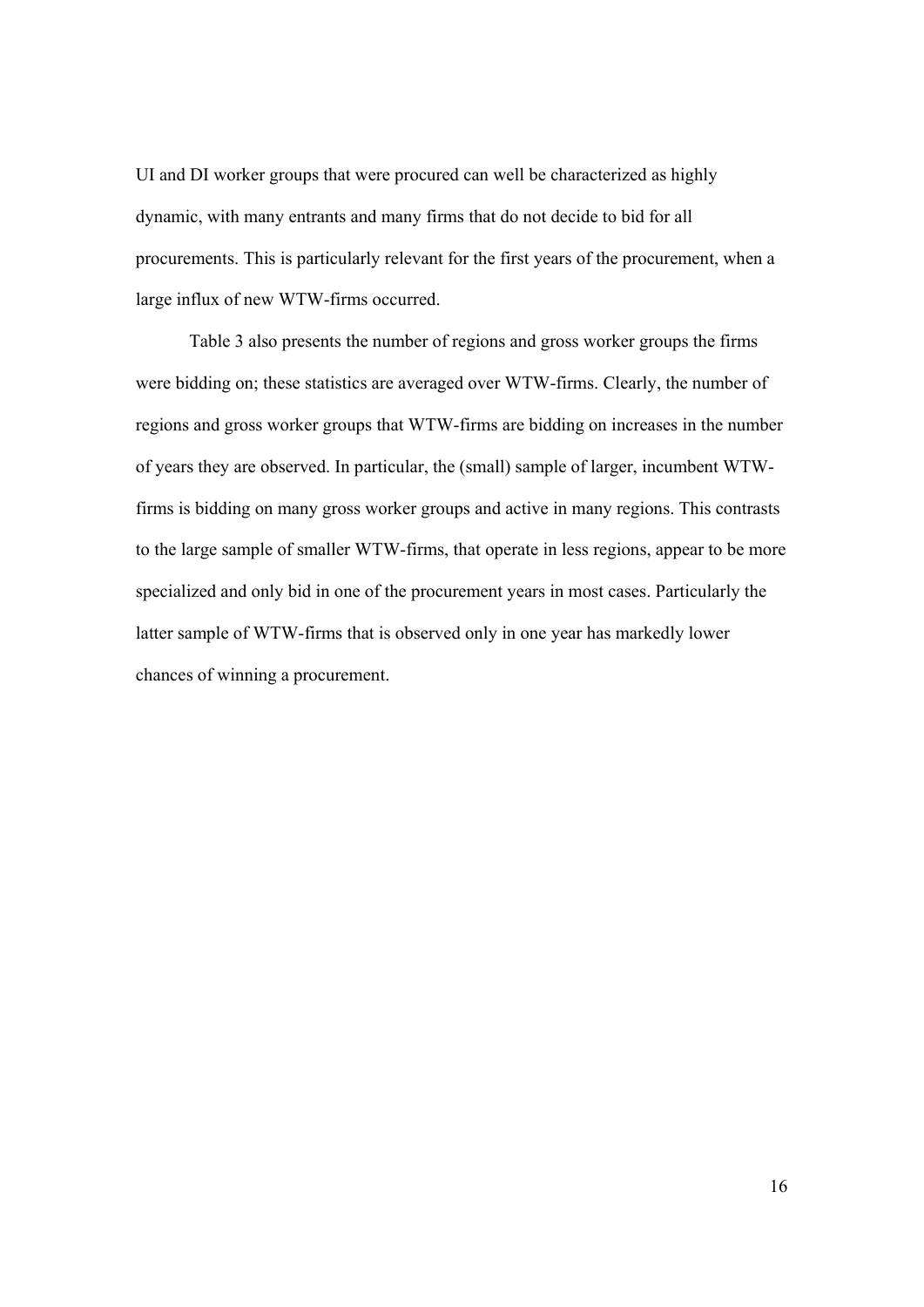#### **3. THEORETICAL CONSIDERATIONS**

Key to our analysis are the effect estimates of scoring weights on price bids and the job placement rates. From these estimates, we can infer possible tradeoffs between price and quality effects. In this section, we briefly set the stage by defining behavioral and selection effects as the drivers of these price and job placement effects.

 Behavioral effects occur if WTW-firms adapt their price bids and/or exert less effort on job placement (if they are assigned a worker group). Less weight on the price score is associated with higher price bids, and, subsequently, more effort that is spent to return workers to work. Firms may also exert more effort if the reputation weight is increased, as higher job placement rates increase the prospect on winning future procurements. In light of the current institutional settings, such behavioral effects are especially relevant, as the procurement of WTW-trajectories was on incentive contracts. That is, winning bidders were awarded with the *opportunity* to receive payments for clients that were reintegrated. For NCNP contracts, payments were even made fully performance-contingent. Onderstal (2009) argues that WTW contracts are susceptive to moral hazard problems, as price bids in the procurement stage may become too low for WTW-providers to exert substantial effort on their clients. Putting weight on price bids may thus sharpen the tradeoff between prices and quality.

 Selection effects occur if the scoring weights encourage or discourage certain types of WTW-firms to bid, or when certain types of WTW-organizations become more or less likely to win a procurement. In this respect, the information that comes from the bidding items can be considered as a screening device, particularly to select firms with sufficiently high return to work rates of workers. Regarding the effect of selection on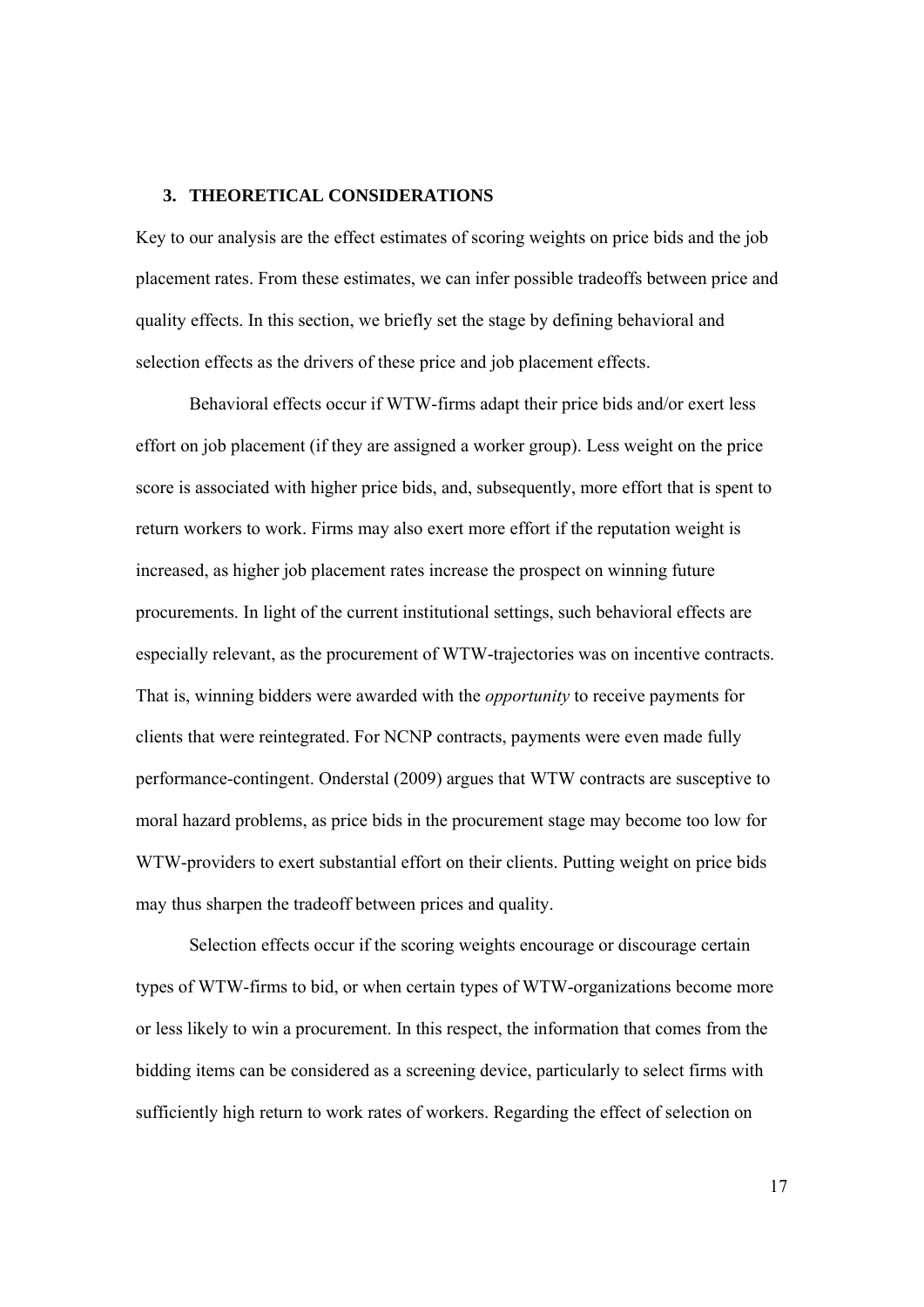price bids, the impact of an increase in quality weights vis-à-vis the price weight is ambiguous. On the one hand, more efficient WTW-firms with higher prices may be attracted to the procurement, as their chances of winning may increase. On the other hand, if high quality WTW-firms are encouraged to bid, it depends on the correlation between price levels and quality levels what the impact on prices will be.

 While this may seem trivial at first sight, the presupposed tradeoff between prices and quality critically hinges upon the accuracy of quality items. In this respect, all three quality items have their pros and cons. First, bids on *job placements* may in principle be informative on the quality of a WTW-firm if it reflects the capacity to return individuals to work – thus being a screening device to select the right firms – but they also can be characterized as "cheap talk" without any ex post commitment device. Moreover, for entrant firms the determination of this bid may be cumbersome, as there is no information on past performance to rely on. Second, the *reputation* item leaves no room for gaming and is objective by nature. The information on past experience with similar worker groups is however backward looking and not informative on the value added of the WTW-firm per se. And finally, points that are awarded for the *methodology* may be susceptive to subjectivity at the side of the social benefit administration. Still, if caseworkers are well informed on the key success factors of trajectories, the explanations on the methodology can be a way to uncover the expertise of WTW-organizations, thus being an appropriate screening device.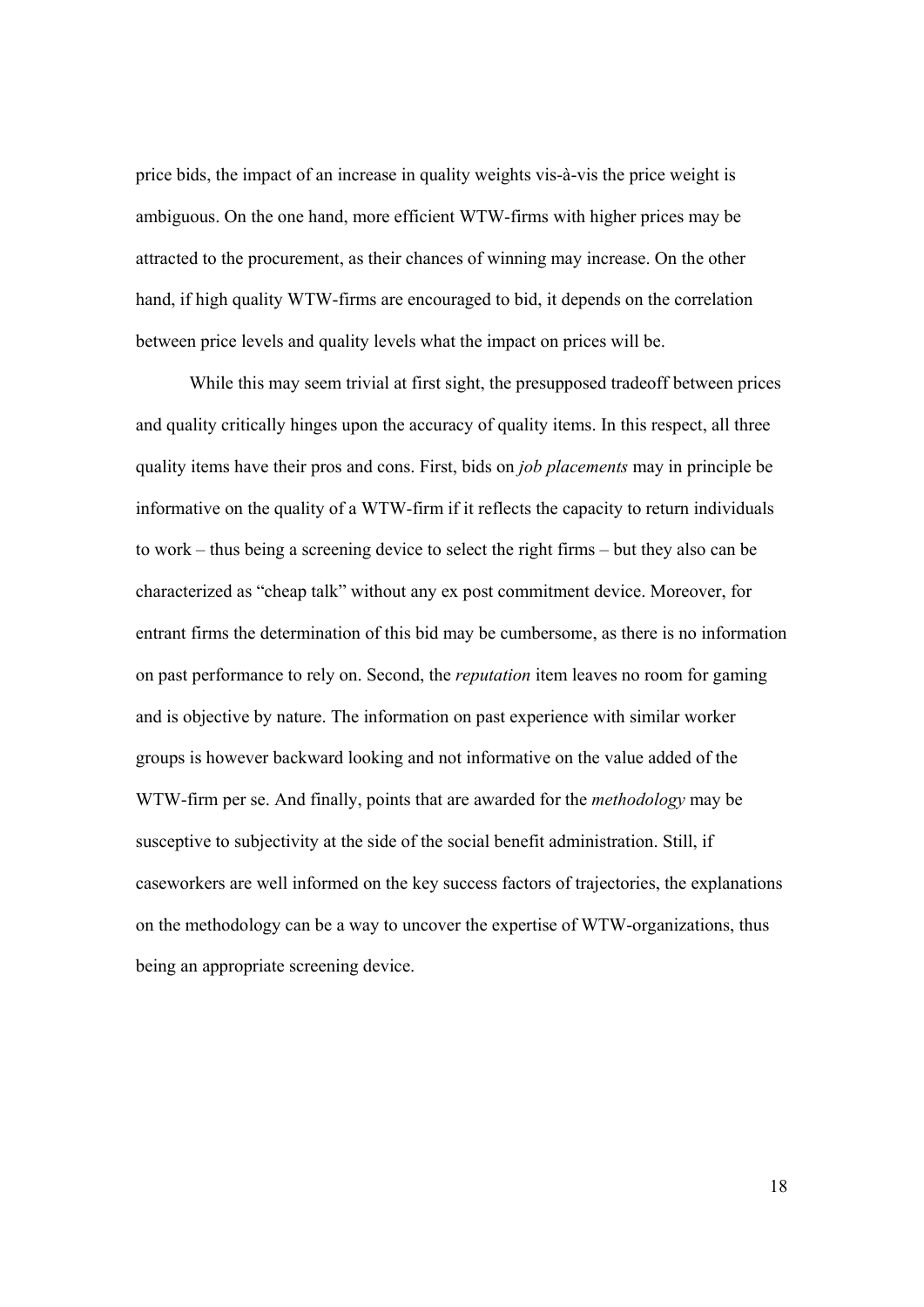#### **4. EMPIRICAL IMPLEMENTATION**

#### *Identification strategy*

With the data at hand, we are able to assess the effects of scoring weights on prices and job placement rates. In doing this, it is essential to adequately control for unobserved heterogeneity and selection bias in our empirical analysis of scoring weights. For example, the assignment of weights to (worker program) types may be driven by (a priori) expected job prospects of the gross worker types. For both the price and outcome measures, we therefore use a difference-in-differences design that controls for calendar time (dummies) and gross worker types to obtain consistent estimates of the effects of scoring weights.

 When following this difference-in-difference design, the effects from the scoring weights on prices and job placement rates are identified from two sources: (i) variation that is due to changes in *relative* scoring weights for gross worker groups in a given year, and (ii) remaining variation that is due to different worker program types for a given gross worker group and in a given year. Table B in the appendix to this paper shows that the first source of variation in the scoring weights is substantially larger than the second one, implying that the identification of effects essentially follows from interaction effects of calendar time and the gross worker groups. Stated differently, in our analysis changes in *relative* scoring weights of gross worker groups over time are the key exogenous variables. For this approach, we need the assumption to hold that business cycle or other trends affect all gross worker groups equally.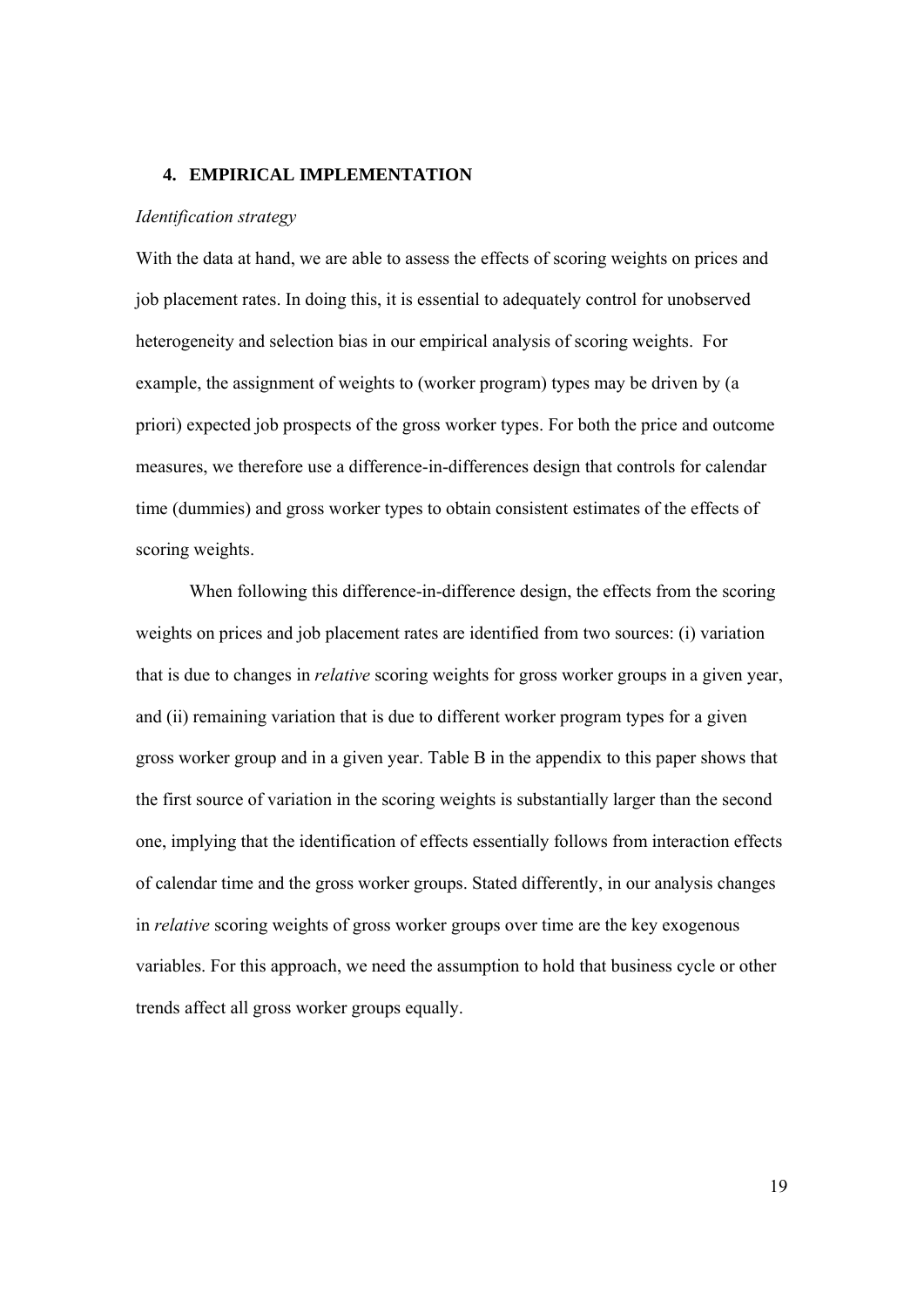#### *Price model 2*

To start with, we model the impact of the scoring weights on the log value of price offers as follows:

$$
\text{Ln } P_{ijk} (r, t) = \alpha_p X_{ij} + \beta_p W_i + \sum_{rt} I_{rt} \zeta_{p,rt} + \sum_g I_g \eta_{p,g} + \varepsilon_{p,ijk} \tag{1}
$$

where  $i$  ( $i = 1,.., I$ ) is the worker program type,  $j$  ( $j = 1,.., J$ ) indicates the procurement,  $k$  $(k = 1,.. K)$  indicates the WTW-firm that is bidding,  $r (r = 1,.. R)$  is the region the procurement took place and  $t$  ( $t = 1, ... T$ ) the year of the procurement. In our sample, we have 19 gross worker groups,  $I = 85$  worker programs,  $J = 843$  procurements,  $R = 7$ regions,  $T = 5$  years, and  $K = 218$  WTW-organizations. *X* is a matrix that includes the number of biddings for the procurement, (polynomials of) the number of worker groups that were procured and the minimum sample size of the worker group(s) that WTWfirmed were informed on prior to the procurement. Vector  $\alpha_b$  describes the impact of these variables. Matrix *W* includes the weights of the job placement scores, the reputation score, the methodology scores and an indicator dummy for NCNP contracts.  $\beta_b$  describes the effect of these variables on the price bids.  $\zeta_p$  is a vector that describes the impact of indicator dummies *Irt* for each combination of a region and a year, so as to take account

<sup>&</sup>lt;sup>2</sup> We argued earlier that selection and behavioral effects may affect the price biddings of WTWfirms. In contrast to the scoring points on the bidding items, the absolute price offer is the only source of information that can be used to assess the impact of scoring weights, as it is the only variable that can be compared *between* worker program types. In contrast, the assignment process of the score levels was set for each worker program separately, rendering any (direct) comparison between worker programs impossible.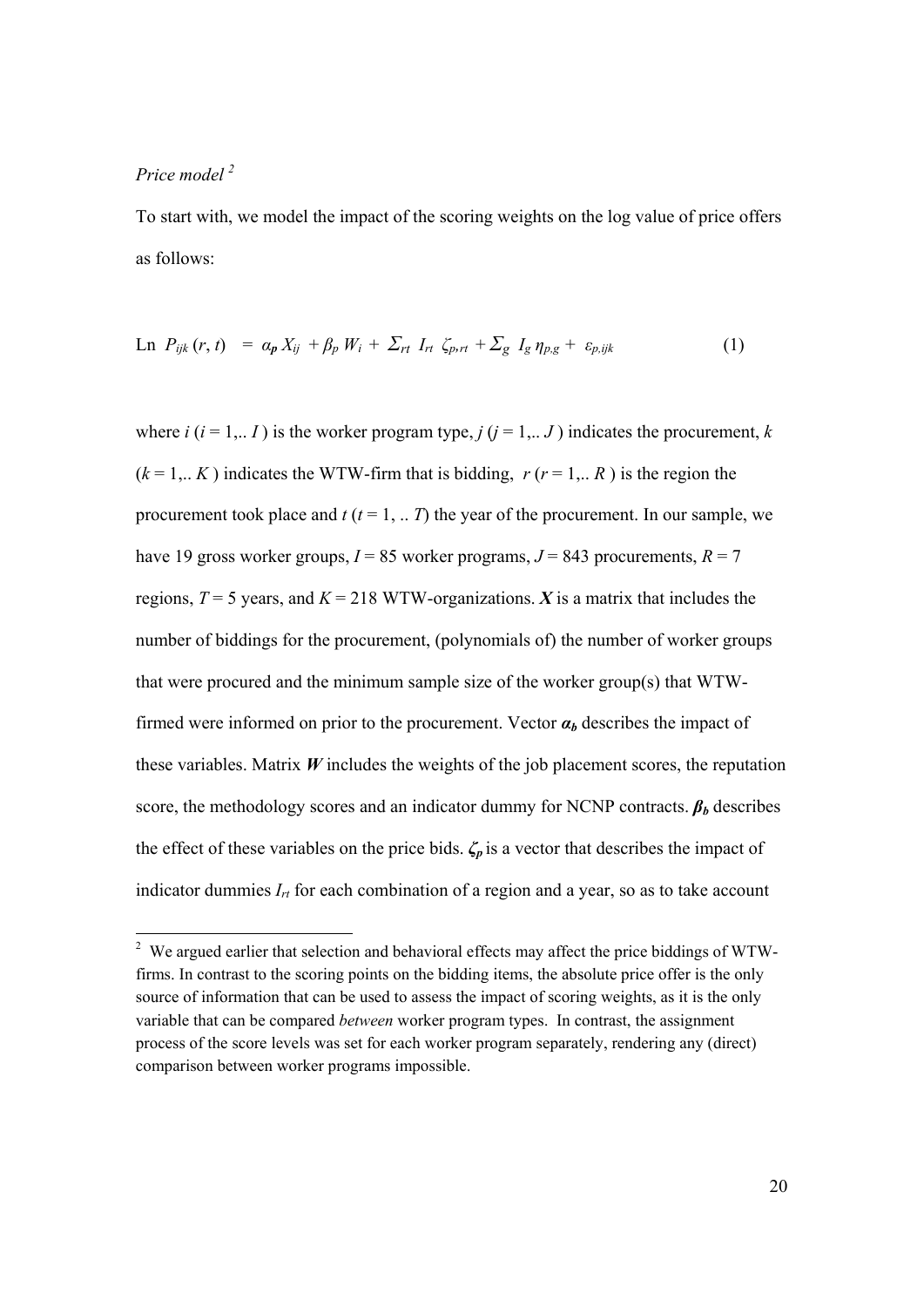of regional calendar time effects. Similarly, *η<sup>p</sup>* is a vector for the gross worker dummies *Ig*  that is included to control for gross)worker groups. Finally, we assume  $\varepsilon_p$  to be i.i.d. with  $(0, \sigma_p^2)$ . Equation [1] can be estimated by GLS, allowing for clustering effects for worker program types *i*.

 To disentangle behavioral from selection effects, we exploit the fact that most WTW-organizations that participate in the procurement are observed at multiple (yearly) worker programs (and with different scoring weights). For this sample of WTW-firms, we can control for the fact that firms can vary in the price levels that they set. Obviously, this requirement holds for all incumbent firms in our sample. At the same time, most entrants that we observe in our sample are bidding at multiple gross worker groups at the same time, either as entrant or an incumbent firm. We thus re-specify the residual terms in equation [1] by allowing for fixed effects for WTW-firms *k*, indicated by vector *θq* :

$$
\text{Ln } P_{ijk} (r, t) = \alpha_p X_{ij} + \beta_p W_i + \sum_{rt} I_{rt} \zeta_{p,rt} + \sum_g I_g \eta_{p,g} + \varepsilon_{p,ijk} \tag{2a}
$$

with

$$
\varepsilon_{p,ijk} = \theta_{p,k} + v_{p,ijk} \tag{2b}
$$

where we assume  $v_p$  to be i.i.d. with  $(0, \sigma_p^2)$ . The comparison of the coefficient estimates of the scoring weights of equations [1] and [2] provides us with a natural test on selection effects. That is, more or less expensive WTW-firms may decide to continue or abstain from bidding in particular years, causing the (average) price level to change.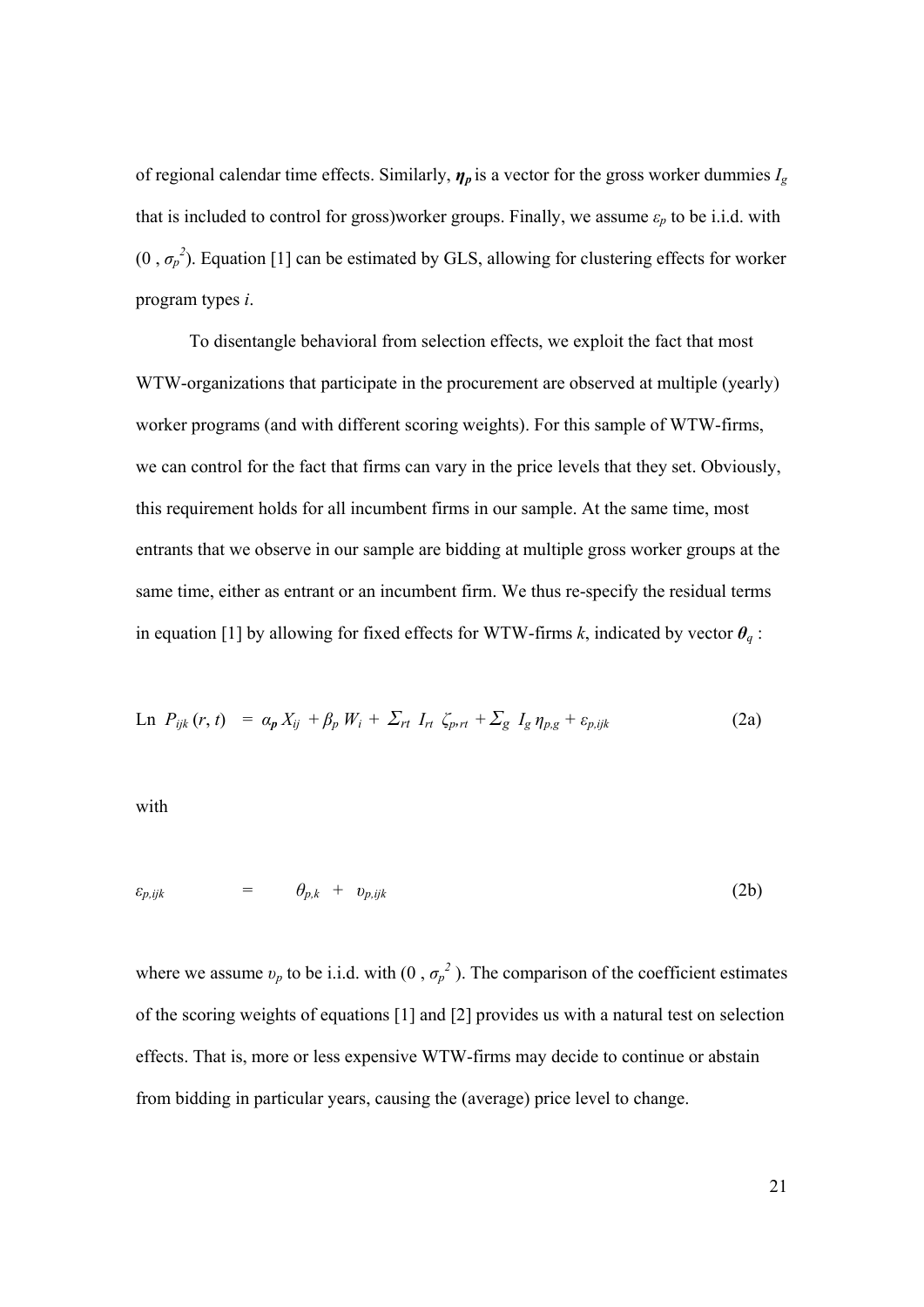#### *Job placement rate model*

Using a similar setup with similar indices as for the price equation, we specify the job placement rates *Q* for the sample of WTW-organizations that were awarded with worker groups as follows:

$$
Q_{ijk}(r, t) = \alpha_q X_{ij} + \beta_q W_i + \sum_{rt} I_{rt} \zeta_{q,rt} + \sum_g I_g \eta_{q,g} + \varepsilon_{q,ijk}
$$
 (3)

In equation [3], the coefficient values for the job placement rates model are now denoted by the subscript "*q*". Similar to equation (1), we assume  $\varepsilon_q$  to be i.i.d. with  $(0, \sigma_q^2)$ . Equation [3] can be estimated with GLS, while allowing for clustering effects in worker program types *i* . To increase the efficiency of our estimates, we also use number of participants in the worker group as relative frequency weights. Take notice that matrix *X* with explanatory variables per procurement is reduced only to the log value of the number of clients in the worker group. As to the other variables (e.g. the information on the minimum worker group size), we argue that these were only relevant in the procurement stage.

 As to the interpretation of the scoring weight coefficients, once more the question arises to what extent outcomes are driven by behavioral and selection effects. Behavioral effects stem from changes in the effort that is devoted to worker groups, whereas selection effects are due to changes in the efficiency of winning WTW-firms. Similar to equation [2], we can extend the model with fixed effects for WTW-firms, denoted by  $\theta_q$ . This yields the following equations: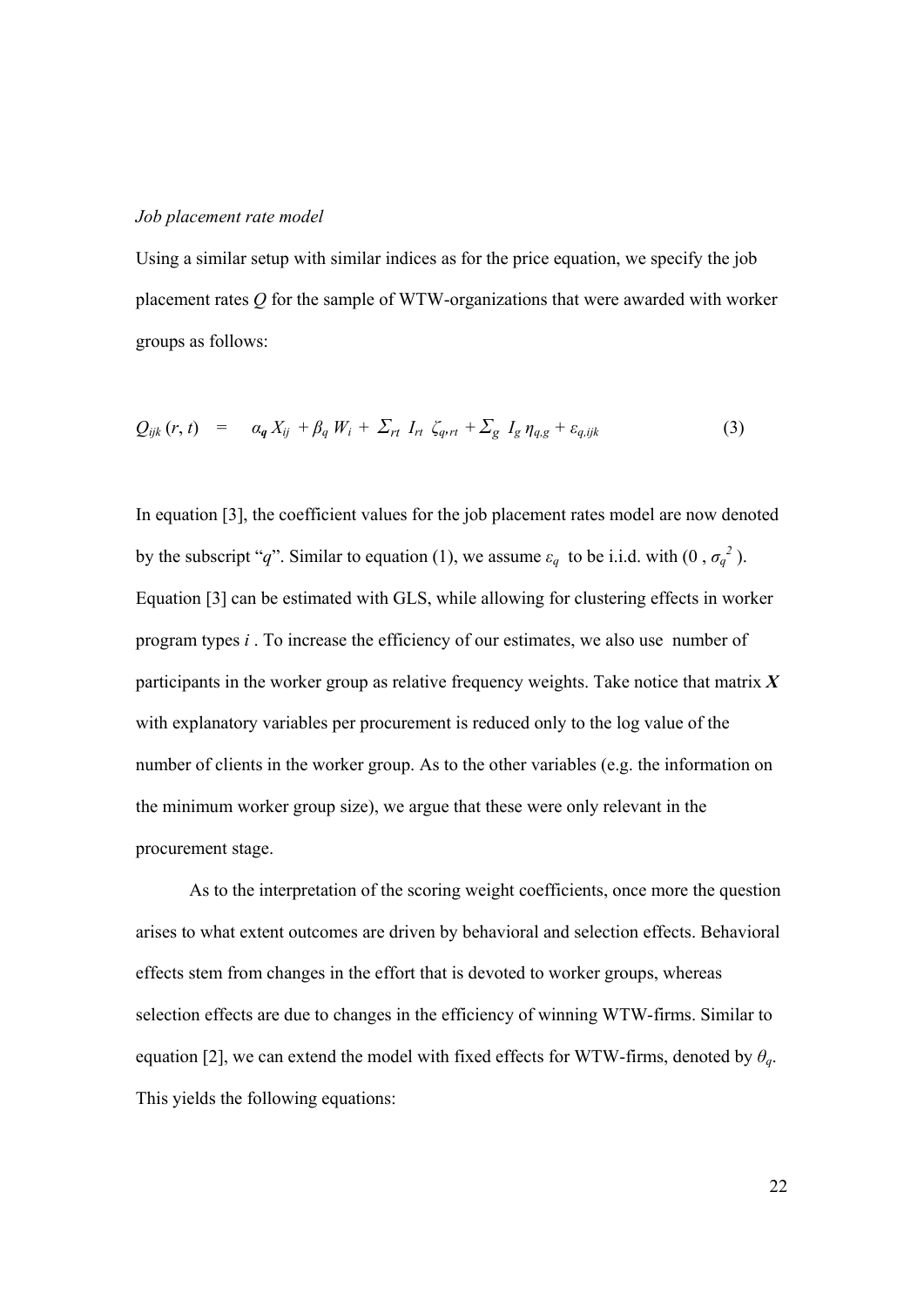$$
Q_{ijk}(r, t) = \alpha_q X_{ij} + \beta_q W_i + \sum_{rt} I_{rt} \zeta_{q, rt} + \sum_g I_g \eta_{q, g} + \varepsilon_{q, ijk}
$$
(4a)

and

$$
\varepsilon_{q,ijk} = \theta_{q,k} + v_{q,ijk} \tag{4b}
$$

with  $v_w$  to be i.i.d. with  $(0, \sigma_q^2)$ . When supposing that changes in the job placement rates to scoring weights are fully driven by changes in the selection of types WTW-firms, we would expect to find no effect of the scoring weight for specification [4]. At the other extreme, when the coefficient values of the scoring weight remain unaffected, changes in job placement rates stem from behavioral effects, that is, WTW-firms changing their effort level as a response to changes in scoring weights.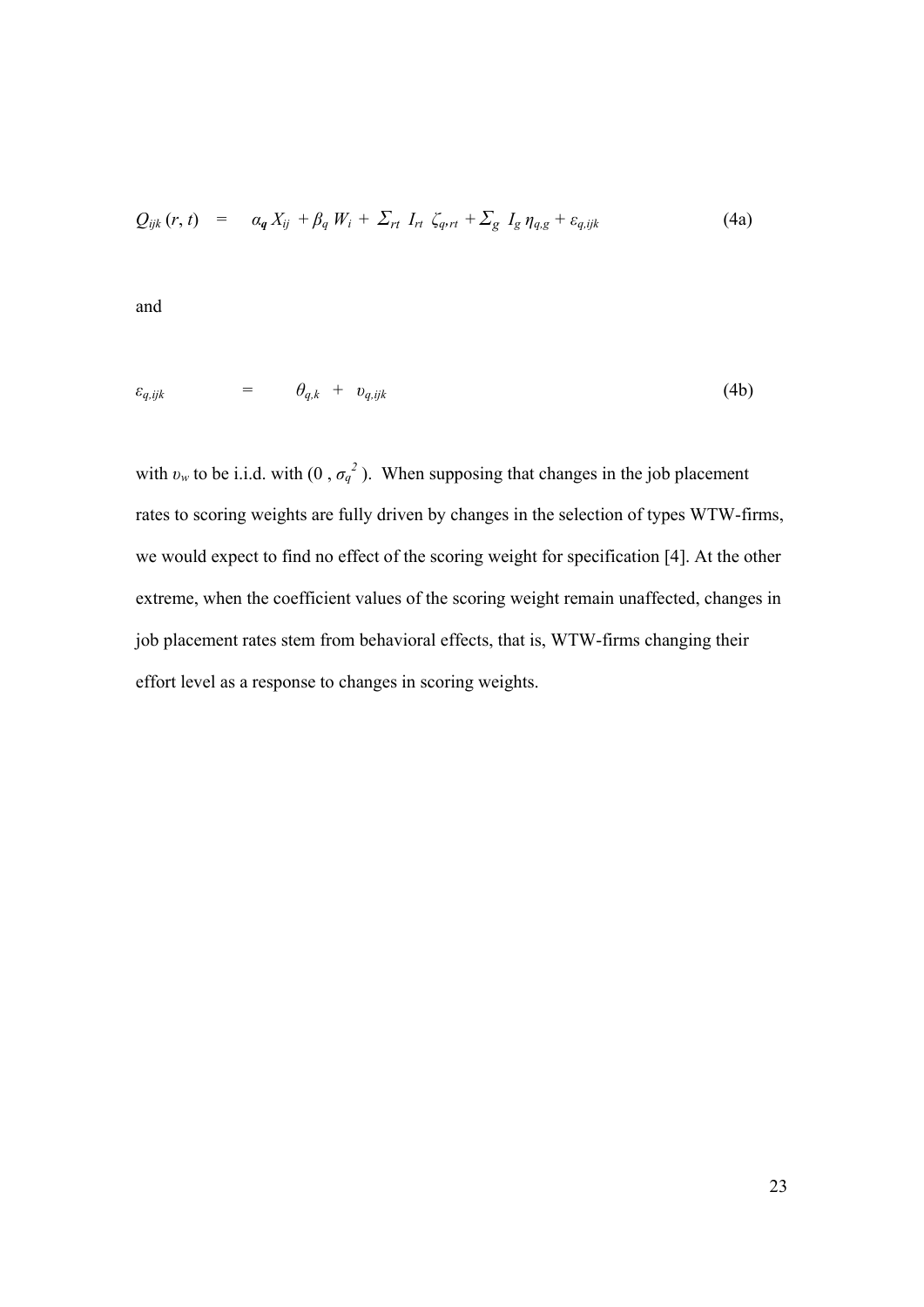#### **5. ESTIMATION RESULTS**

#### *Price model*

Table 4 displays the estimation results for the equations [1] and [2] for various samples of our data. In particular, we estimate coefficient values for (i) equation [1] for all price bids that are made by the WTW-organizations; (ii) equation [1] for the sample of procurement winners; (iii/iv) equations [1] and [2] for the sample of (procurements for) entrants; and (v/vi) equations [1] and [2] for the sample of (procurements for) incumbent firms.

 Before discussing the results on the weights of the bidding items, we should bear in mind that contracts were either No Cure Less Pay (NCLP) or No Cure No Pay (NCNP). As NCNP was fully performance contingent and NCLP for 50% fixed, this means that, ceteris paribus, NCNP price bids had to exceed NCLP price bids to offset the lower expected payment. This is confirmed by the substantially higher price bids for the NCNP worker groups for all specifications that were estimated (with coefficient estimates ranging from 9 to 30%). Further, note that the regional calendar time dummies, (polynomials of) the number of worker groups per procurement and (polynomials of) the minimum number of workers were significant and substantial in all specifications.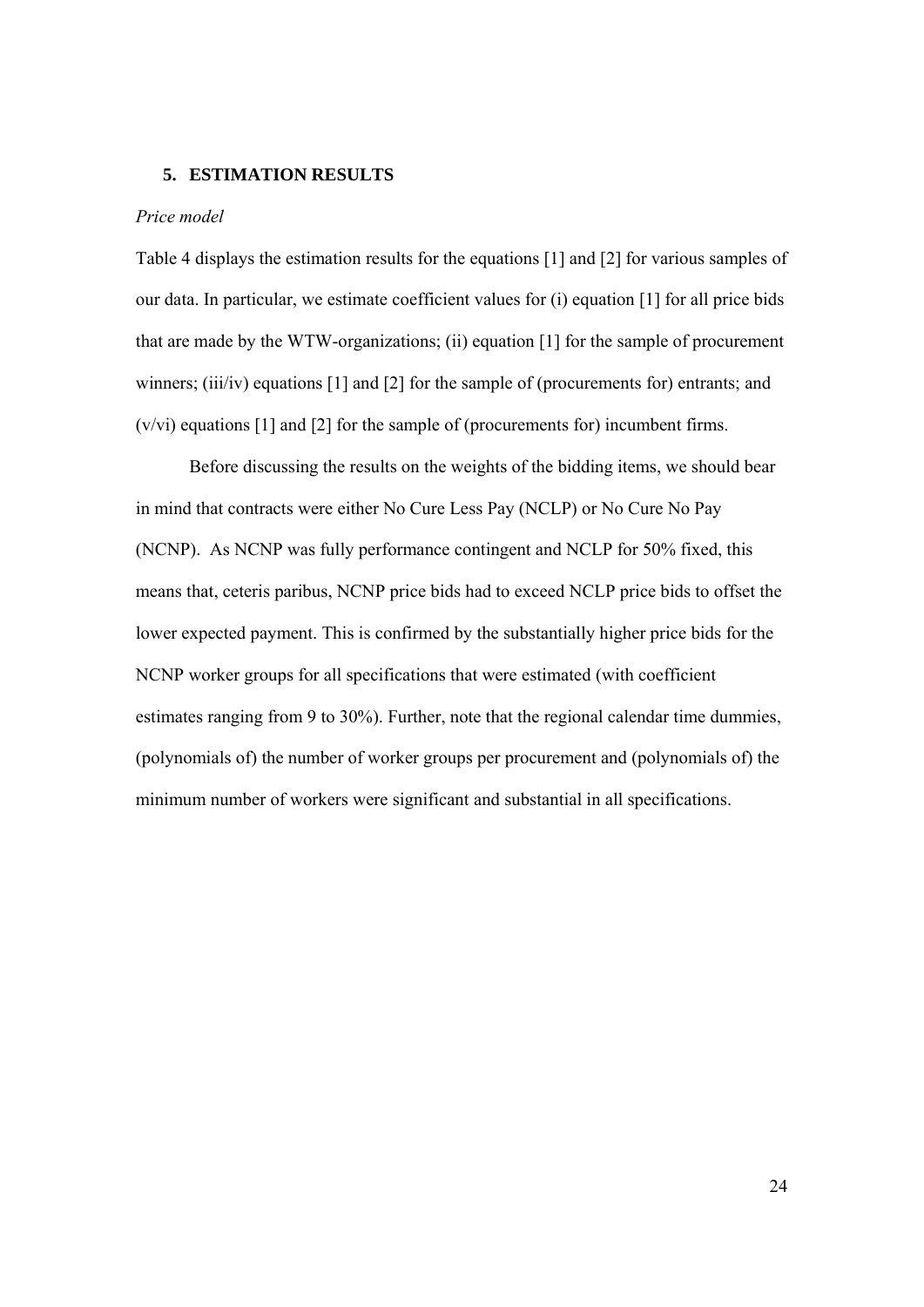|                                                |                       |                             | 5 and 1%, respectively) |                       |                       |                        |
|------------------------------------------------|-----------------------|-----------------------------|-------------------------|-----------------------|-----------------------|------------------------|
|                                                | (i)                   | (ii)                        | (iii)                   | (iv)                  | (v)                   | (vi)                   |
| Sample                                         | All                   | Procure-<br>ment<br>winners | Incumbents              | Incumbents            | Entrants              | Entrants               |
| WTW firm fixed effects                         |                       |                             |                         | $\mathbf X$           |                       | $\mathbf X$            |
| Number of fixed effects                        |                       |                             |                         | 149                   |                       | 149                    |
| Reference group: price<br>weight               |                       |                             |                         |                       |                       |                        |
| Job placement weight                           | 1.315***<br>(0.256)   | $0.759**$<br>(0.320)        | $0.957***$<br>(0.293)   | $1.426***$<br>(0.270) | 3.664***<br>(0.766)   | 5.321***<br>(0.672)    |
| Reputation weight                              | $0.688***$<br>(0.146) | $0.817***$<br>(0.191)       | $1.320***$<br>(0.287)   | 1.698***<br>(0.269)   |                       |                        |
| Methodology weight                             | 1.560***<br>(0.145)   | 1.594***<br>(0.212)         | $2.046***$<br>(0.211)   | $2.261***$<br>(0.195) | 2.139***<br>(0.447)   | 3.270***<br>(0.388)    |
| No Cure No Pay                                 | $0.292***$<br>(0.016) | $0.256***$<br>(0.033)       | $0.303***$<br>(0.017)   | $0.299***$<br>(0.017) | $0.091***$<br>(0.034) | 0.033<br>(0.027)       |
| Log number of biddings                         | $0.026***$<br>(0.010) | $-0.015$<br>(0.013)         | $0.029**$<br>(0.012)    | 0.010<br>(0.012)      | $-0.059**$<br>(0.029) | $-0.070***$<br>(0.023) |
| Gross worker group<br>dummies ( $# = 19$ )     | $P = 0.000$           | $P = 0.000$                 | $P = 0.000$             | $P = 0.000$           | $P = 0.000$           | $P = 0.000$            |
| Regional calendar time<br>dummies $(\# = 33)$  | $P = 0.000$           | $P = 0.000$                 | $P = 0.000$             | $P = 0.000$           | $P = 0.008$           | $P = 0.000$            |
| # Worker groups procured<br>(four polynomials) | $P = 0.000$           | $P = 0.000$                 | $P = 0.000$             | $P = 0.000$           | $P = 0.004$           | $P = 0.000$            |
| Minimum # workers<br>(four polynomials)        | $P = 0.000$           | $P = 0.000$                 | $P = 0.000$             | $P = 0.001$           | $P = 0.000$           | $P = 0.000$            |
| # Observations                                 | 5,906                 | 1,389                       | 4,562                   | 4,562                 | 1,344                 | 1,344                  |
| Fraction var. due to FE                        |                       |                             |                         | 0.833                 |                       | 0.651                  |
| R-squared                                      | 0.669                 | 0.724                       | 0.704                   | 0.868                 | 0.347                 | 0.687                  |

### **TABLE 4: Coefficient estimates for models of (log) price biddings (2003-2007; standard errors in parentheses; \*, \*\* and \*\*\* denote significance at 10,**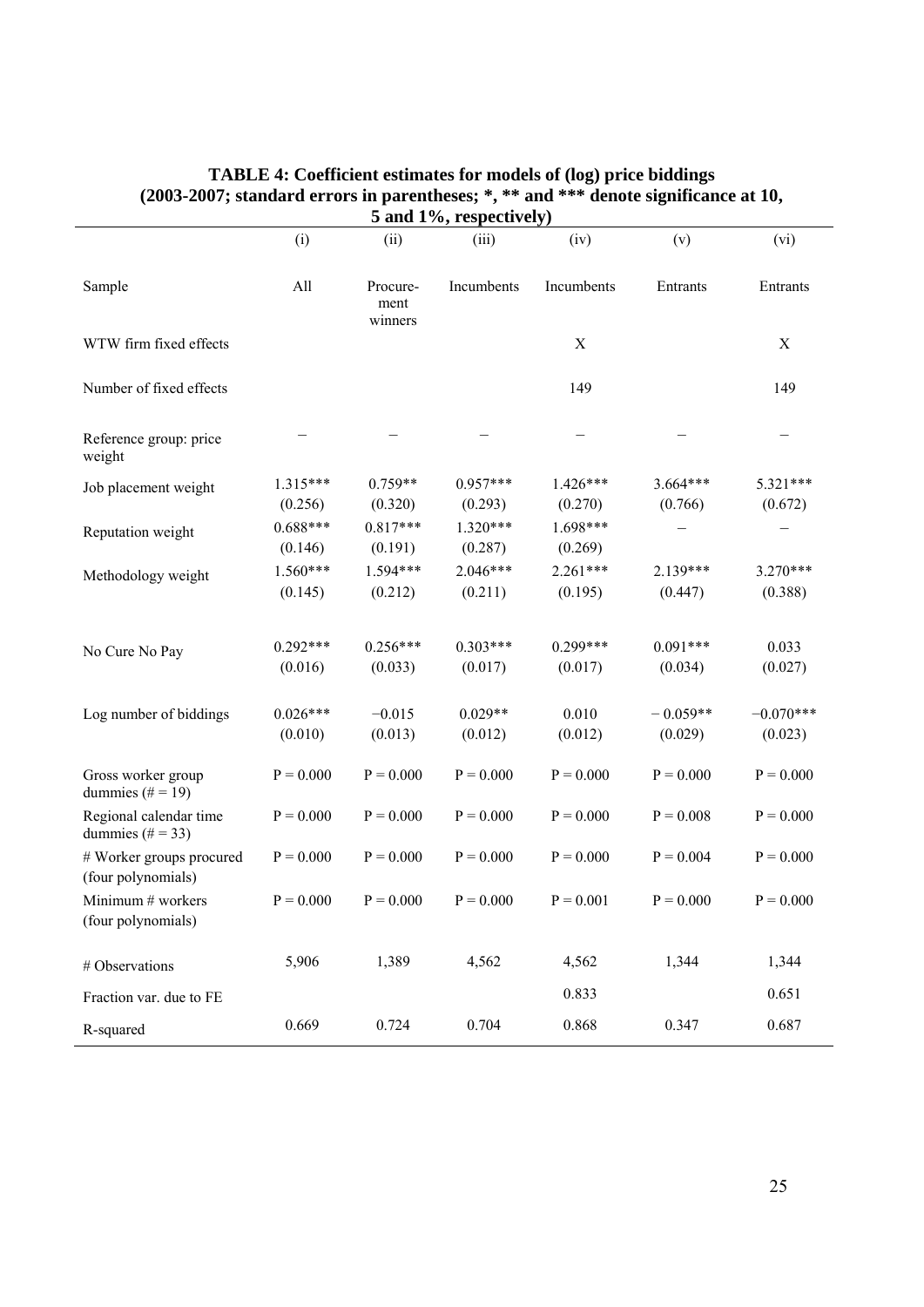In line with economic intuition, we find positive and significant coefficient values for all quality weights and for all specifications. For the total sample, an increase of 10% point of the scoring weight for the job placement weight vis-à-vis the price scoring weight results in an increase in the average price bid of about 13%. Analogously, the estimated impacts of increases in the reputation and methodology weights are 7% and 16%, respectively. It thus seems that WTW-firms do respond to reduced price weights by increasing their price bids, probably because there is less price competition. WTW-firms may also exert more effort in terms of their plans to reintegrate workers, and therefore raise prices if the methodology weight increases. This may explain why the response effect is relatively high for the methodology weight.

 When comparing these outcomes to the sample of procurement winners determining the actual prices that were set (i.e. column (ii)), we find no significant differences for any quality weight. This suggests that responses in the price bidding behavior of WTW-firms on these items are roughly equal among those who won the procurement and those who have not.

 Columns (iii) and (iv) of Table 4 report the coefficient estimates for the sample of procurements that were organized for the incumbent firms. Similar to the full sample, bidding WTW-firms seem most responsive to increases of the methodology weight. Although the coefficient estimates of the quality scores change in similar directions, the inclusion of WTW-firm specific effects does not change these results significantly. We thus conclude that changes in price bids of incumbents are primarily driven by price setting behavior of similar WTW-firms, rather than by changes in the composition of bidders.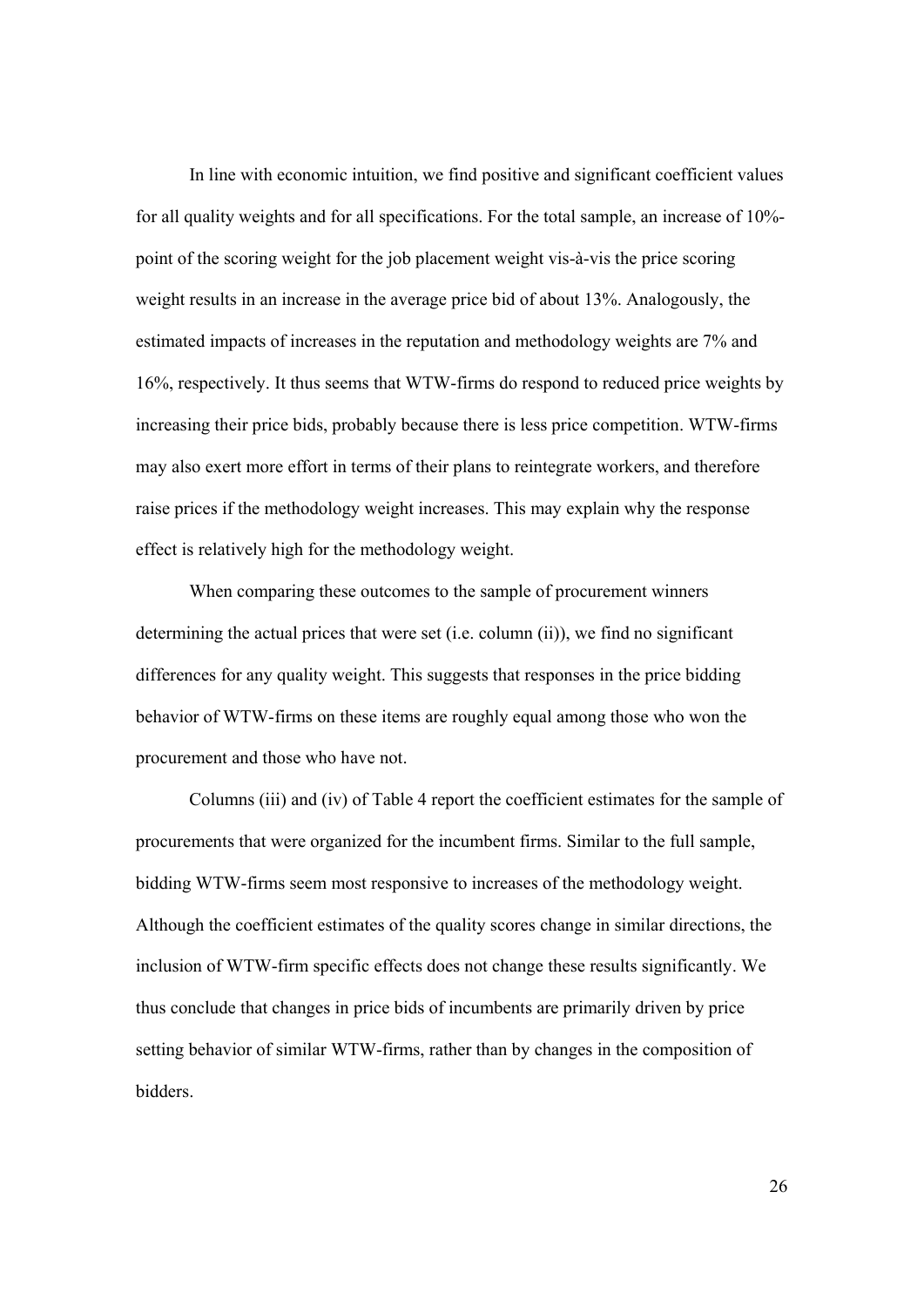Interestingly, for entrants we find markedly higher effects on prices of the job placement weight bid than for incumbent bidders. In particular, we estimate an elasticity estimate of 3.664 (0.766) for entrants, compared to 0.957 (0.293) for the incumbent firms. The effect is even higher if we control for WTW-firm effects, amounting to an elasticity of 5.321 (0.672). When combining these results, it seems that entrants experienced and/or perceived procurements with high job placement weight as relatively costly, inducing entrant firms to bid higher prices, and at the same time discouraging particularly entrants with higher cost (and price) levels to bid. The former effect can be characterized as an incentive effect, whereas the latter as a selection effect. In a way, the high response to job placement weight increases is surprising, as there was no ex post commitment to the job placement bids. Higher job placement bids did not force WTWfirms to increase their costs if they would win the procurement. It may be that particularly the inexperienced entrant WTW-firms were not aware of this and perceived the job placement bid as binding.

#### *Job placement rate model*

Table 5 displays the coefficient estimates for the model for the job placement rates per worker group that was contracted. We present four model variants: (i) the model without WTW-firm fixed effects, as in equation [3]; (ii/iii) the same model for the sample of incumbents and entrants, respectively; and (iv) the model with fixed effect for WTWfirms, estimated for the sample of incumbent firms (i.e. equation [4]). Note that the number of entrants in our sample (215) is too limited to obtain reliable estimates with WTW-firm fixed effects.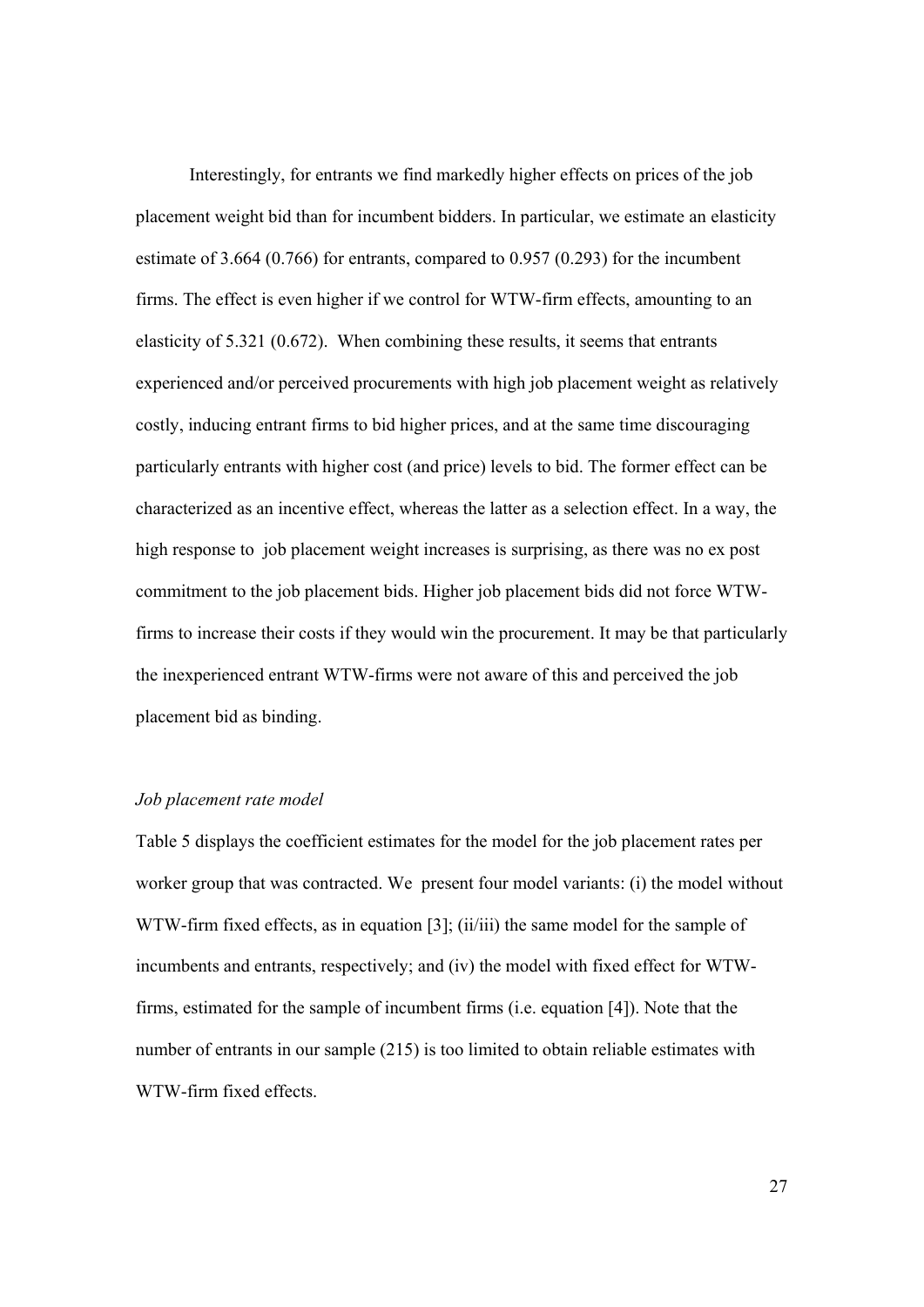|                                               | 5 and 1%, respectively) |                       |                       |                       |
|-----------------------------------------------|-------------------------|-----------------------|-----------------------|-----------------------|
|                                               | (i)                     | (ii)                  | (iii)                 | (iv)                  |
| Sample                                        | All                     | Incumbents            | Incumbents            | Entrants              |
| WTW-Fixed effects                             |                         |                       | $\mathbf X$           |                       |
| Number of fixed effects                       |                         |                       | 75                    |                       |
| Reference group: price weight                 |                         |                       |                       |                       |
| Job placement weight                          | $-0.097$<br>(0.106)     | 0.134<br>(0.121)      | $0.260**$<br>(0.129)  | $-0.710$<br>(0.525)   |
| Reputation weight                             | $0.119**$<br>(0.060)    | $0.331***$<br>(0.099) | $0.403***$<br>(0.097) |                       |
| Methodology weight                            | $0.310***$<br>(0.074)   | $0.464***$<br>(0.083) | $0.364***$<br>(0.082) | $-0.099$<br>(0.298)   |
| No Cure No Pay                                | $0.062***$<br>(0.010)   | $0.071**$<br>(0.010)  | 0.006<br>(0.015)      | $0.044***$<br>(0.017) |
| Log worker group size                         | $0.014***$<br>(0.004)   | $0.014***$<br>(0.004) | $0.030**$<br>(0.014)  | 0.005<br>(0.007)      |
| Gross worker type dummies<br>$(\# = 19)$      | $P = 0.000$             | $P = 0.000$           | $P = 0.000$           | $P = 0.000$           |
| Regional calendar time dummies<br>$(\# = 34)$ | $P = 0.000$             | $P = 0.000$           | $P = 0.000$           | $P = 0.087$           |
| # Observations                                | 1,351                   | 1,136                 | 1,136                 | 215                   |
| Fraction var. due to FE                       |                         |                       | 0.550                 |                       |
| R-squared                                     | 0.788                   | 0.804                 | 0.860                 | 0.739                 |

#### **TABLE 5: Coefficient estimates for job placement rate model (2003-2007; standard errors in parentheses; \*, \*\* and \*\*\* denote significance at 10,**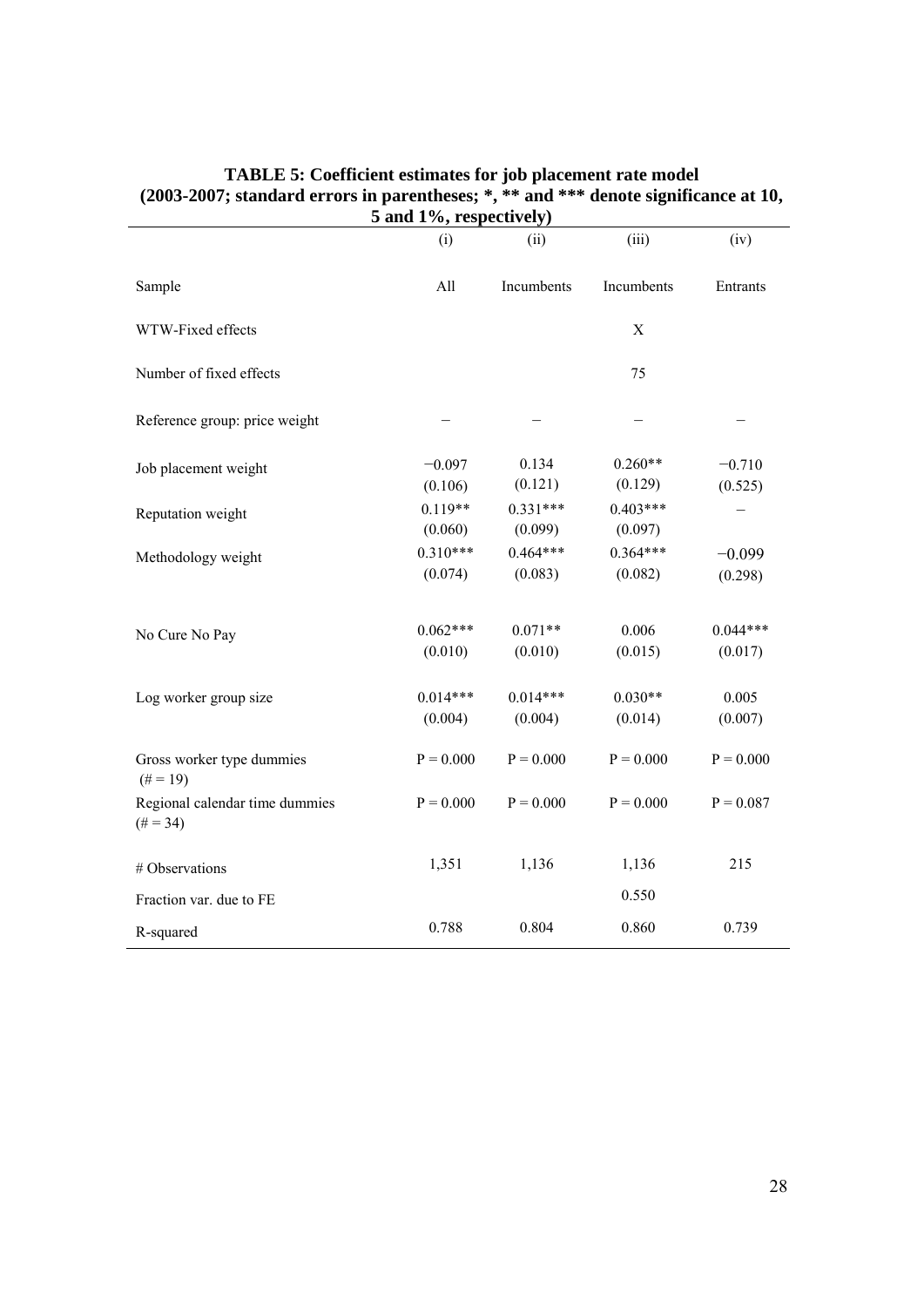To start with, we find the (set of) regional calendar time dummies to be significant for all four model variants. Moreover, the coefficient estimates of NCNP (vis-à-vis NCLP) contracts are positive in all cases. These results are in line with Koning and Heinrich (2010), who report somewhat lower effects for similar data but investigate the time period from 2002 to 2005 instead.

 Regarding the scoring weights, it seems that increases in the methodology item's weight contributes mostly to the placement of workers into jobs. For the full sample, an increase in this weight with 10%-point – equaling about one standard deviation of this weight – results in an increase in the job placement rate with 3.1%-point. For procurements with incumbents this estimate is higher than for those with entrants. Comparing columns (ii) and (iii), we do not find strong evidence of the presence of selection effects that influence our results – that is, that an increased methodology weight helps in selecting firms that are more effective for other worker groups as well. Obviously, one should bear in mind here that this result holds for the (limited) changes in the weight that are observed in our data, and only for the sample of firms that won the procurement. It thus still may have been that the quality weight performed well as a first rudimentary screening device, to cancel out firms with low quality levels.

 For the sample of incumbent firms we also find increases in the reputation weight to improve the job placement of workers, with coefficient estimates that are similar to those obtained for the methodology weight. This effect persists if we control for WTWfirm fixed effects, which again suggests that the reputation score is not used as a screening device. The alternative explanation is that higher job placement rates increase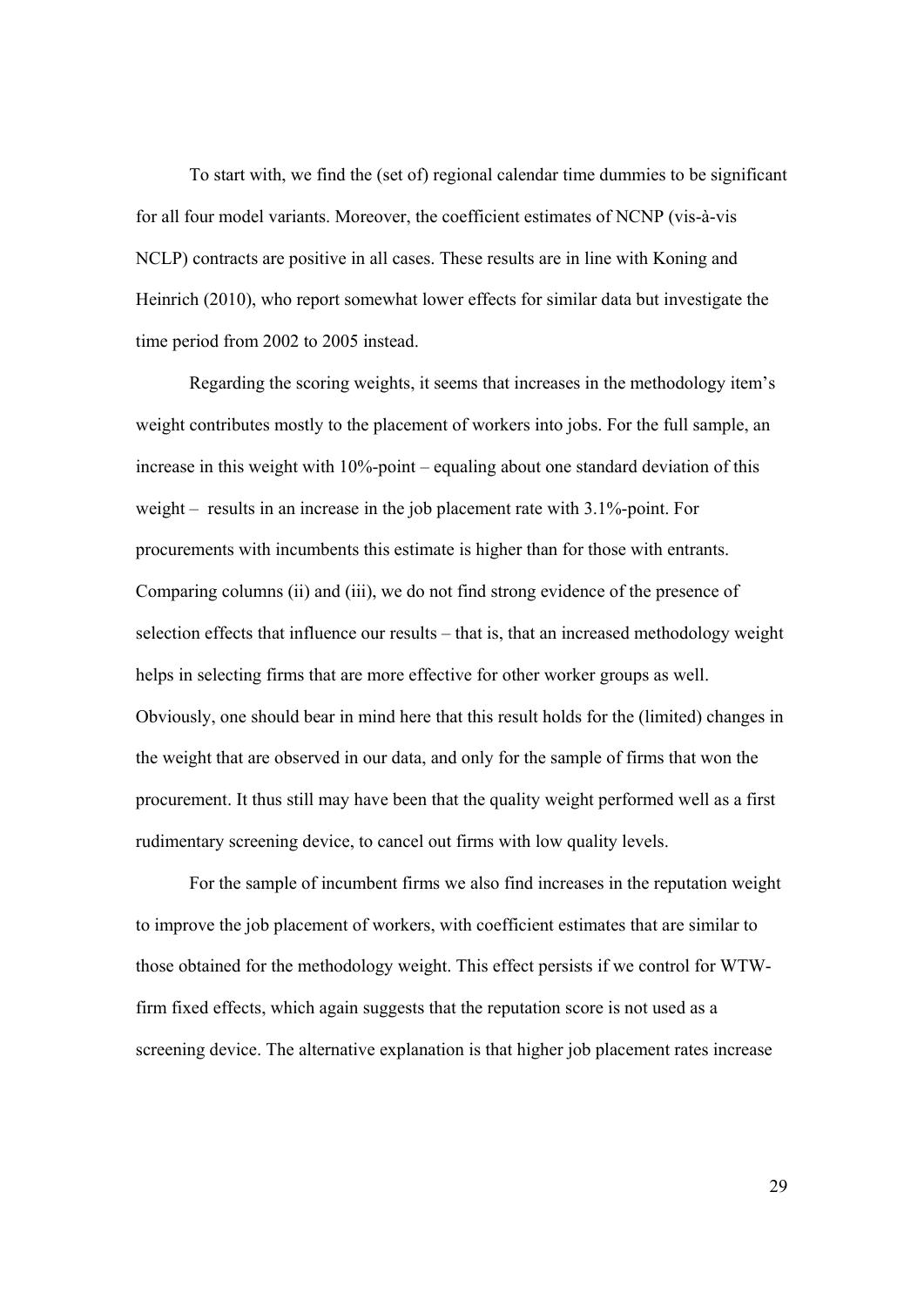the likelihood for WTW-firms to win procurements in the future, thus being an incentive for them to increase their effort levels.

 Finally, according to our results there is no systematic evidence pointing at positive job placement effects of the job placement weight. It is only for the model with WTW-firm fixed effects that we find a weakly significant positive effect of this variable, suggesting that firms show higher effort levels of this weight increases. The effect is however offset by negative selection effects. That is, compared to the price bid item, this item does not seem informative on the quality of WTW-firms, measured in terms of ex post job placement rates.

#### *Selection or incentive effects?*

The picture that emerges from these results is that the reputation and methodology items are effective in increasing the placement in jobs of workers. More strikingly, however, it seems the scoring points on these items were not effective as a screening device to determine which firms are most efficient – at least not in the range of weights that we observe in our data. To get some more idea on the importance of selection and incentive effects, we tested the robustness of these results by running several additional regressions. Table 6 presents the results of these regressions for the scoring weight estimates for the sample of incumbent firms. In this table, we only present coefficient values for the scoring weight coefficients, together with some additional controls that are used in the robustness checks. As reference points to our earlier results, columns (i) and (ii) present the model outcomes for this group for equations [3] and [4], respectively.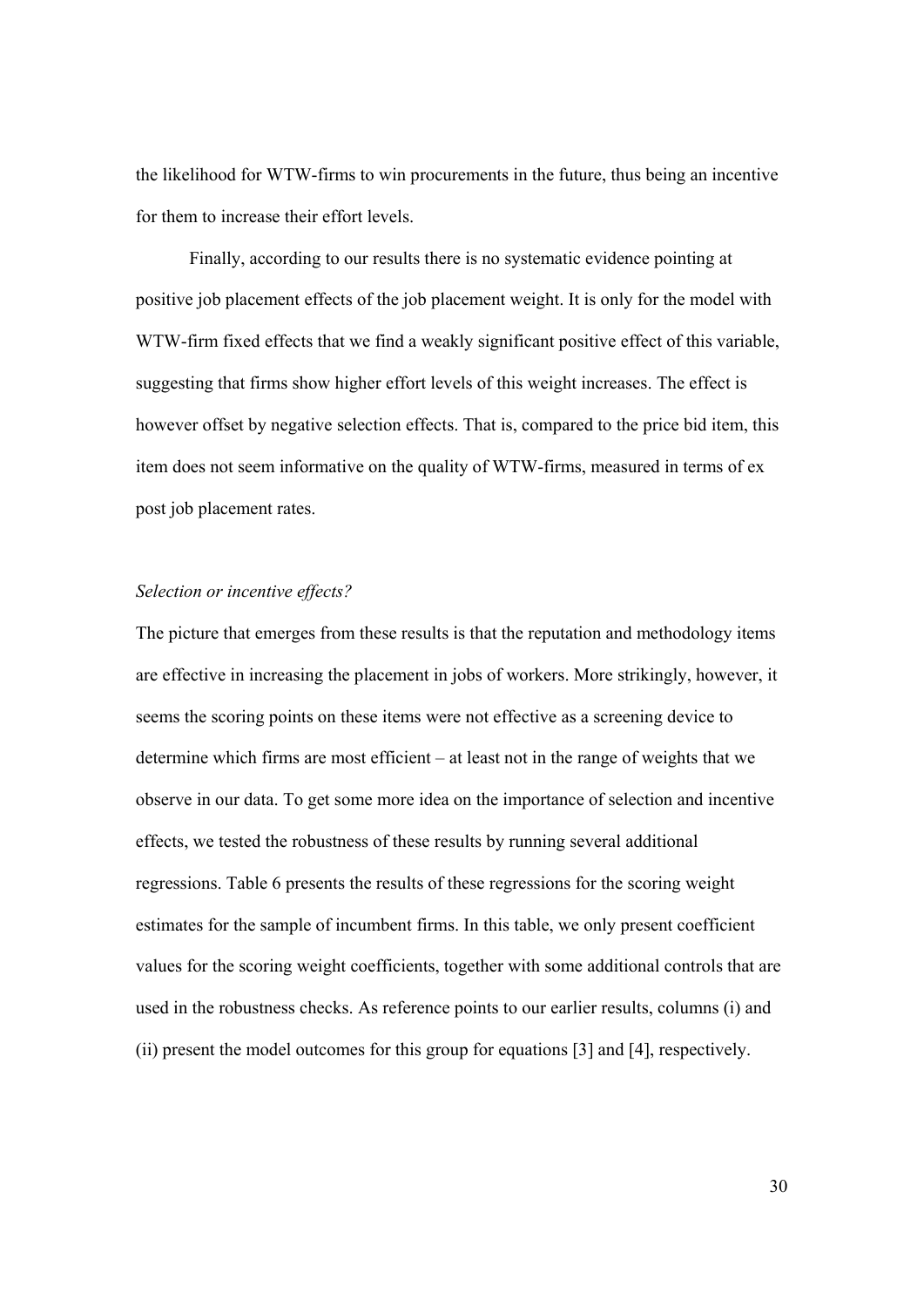|                                                     |                       |                       | deviations in parentheses) |                       |                       |                         |
|-----------------------------------------------------|-----------------------|-----------------------|----------------------------|-----------------------|-----------------------|-------------------------|
|                                                     | (i)                   | (ii)                  | (iii)                      | (iv)                  | (v)                   | (vi)                    |
| Fixed effects<br>WTW-firms                          |                       |                       | $\mathbf X$                |                       |                       |                         |
| WTW x gross worker<br>groups<br>WTW x calendar year |                       |                       |                            | $\mathbf X$           | $\mathbf X$           |                         |
| # Fixed effects                                     |                       | 75                    |                            | 227                   | 163                   |                         |
| Reference group: price weight                       |                       |                       |                            |                       |                       |                         |
| Job placement weight                                | 0.134<br>(0.121)      | $0.260**$<br>(0.123)  | 0.088<br>(0.117)           | 0.214<br>(0.154)      | 0.096<br>(0.145)      | 0.118<br>(0.125)        |
| Reputation weight                                   | $0.331***$<br>(0.099) | $0.403***$<br>(0.097) | $0.352***$<br>(0.102)      | $0.442***$<br>(0.114) | $0.370***$<br>(0.124) | 0.388***<br>(0.101)     |
| Methodology weight                                  | $0.464***$<br>(0.084) | $0.364***$<br>(0.082) | $0.319***$<br>(0.089)      | $0.516***$<br>(0.102) | $0.289***$<br>(0.097) | $0.415***$<br>(0.086)   |
| Price level, log value                              |                       |                       | $0.014***$<br>(0.004)      |                       |                       |                         |
| Price level, log squared                            |                       |                       | $1.414***$<br>(0.158)      |                       |                       |                         |
| Price bid points <sup>b</sup>                       |                       |                       |                            |                       |                       | 0.0026<br>(0.00029)     |
| Job placement bid points b                          |                       |                       |                            |                       |                       | $-0.0068**$<br>(0.0030) |
| Reputation bid points <sup>b</sup>                  |                       |                       |                            |                       |                       | 0.0033<br>(0.0034)      |
| Methodology bid points <sup>b</sup>                 |                       |                       |                            |                       |                       | 0.00063<br>(0.0030)     |

#### **TABLE 6: Robustness checks on weight coefficient estimates of job placement rate model, for the sample of incumbent WTW-firms<sup>a</sup>**

**( \*, \*\* and \*\*\* denote significance at 10, 5 and 1%, respectively; standard** 

<sup>a</sup> Note that the variable coefficients of NCNP, log worker group size and P-values of the regional calendar time dummies and gross worker type dummies are excluded.

<sup>b</sup> The bid points on these items are normalized to Z-values, so as to obtain coefficient values describing the effect of one standard deviation.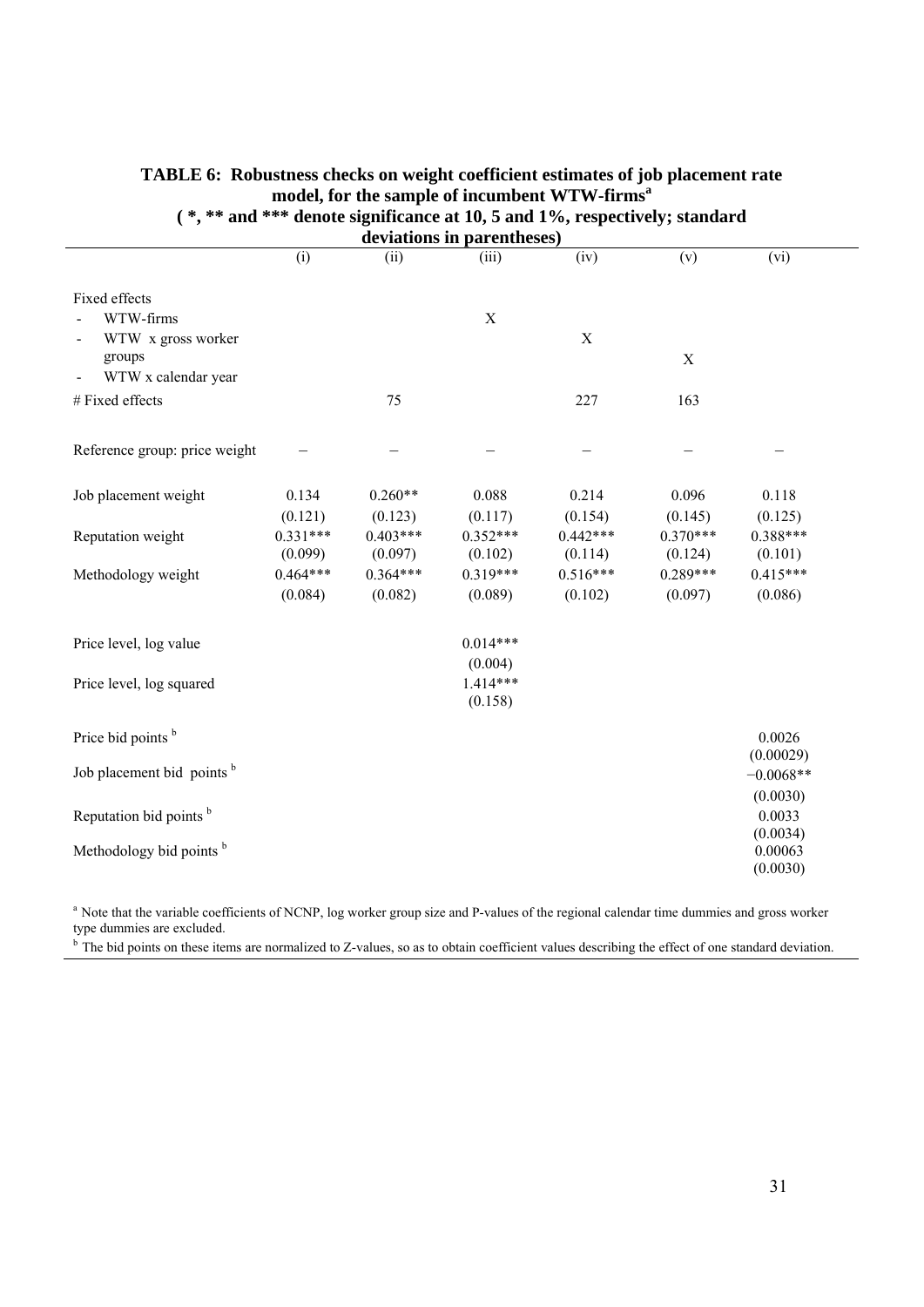A straightforward explanation for our results is that price bids were higher for procurements with high quality scoring weights. With rewards that were based on performance contracting (NCLP and NCNP), the incentive for WTW-firms to return clients to work thus was higher too. To test for the importance of price effects, column (iii) of Table 6 reports the model outcome of equation [3] with the log price level and the squared log price level as additional controls. We then find a small decrease in the coefficient value of the methodology weight. Furthermore, as expected, we the job placement rate increase in the price level − with an average elasticity coefficient of 0.06. When combining this outcome with the outcomes of equation [1] for the price model, the absolute impact of scoring weight changes on the job placement rates through price effects is only limited, amounting to  $0.12\%$ -point (=2.06 $*0.06$ ). This small impact is in line with the (small) decrease in the methodology weight coefficient.

 As a second potential explanation, one may argue the quality of WTW-firms which is screened upon is not well captured by the current specification. The assumption that WTW-firms are equally effective for different worker groups and during different time periods may be restrictive, so that we cannot adequately control for selection effects. We therefore tried more flexible specifications of fixed effects, so as to assess the importance of alternative forms of selection effects. First, we re-estimated equation [4] while allowing WTW-firm fixed effects that interact with gross worker groups (i.e. column (iv)). This specification recognizes the idea that WTW-firms may have comparative advantages or disadvantages for specific gross worker types. Second, we reestimated the model with WTW-firm fixed effects that were allowed to vary over the years in our sample, while assuming that the effects were constant for gross worker types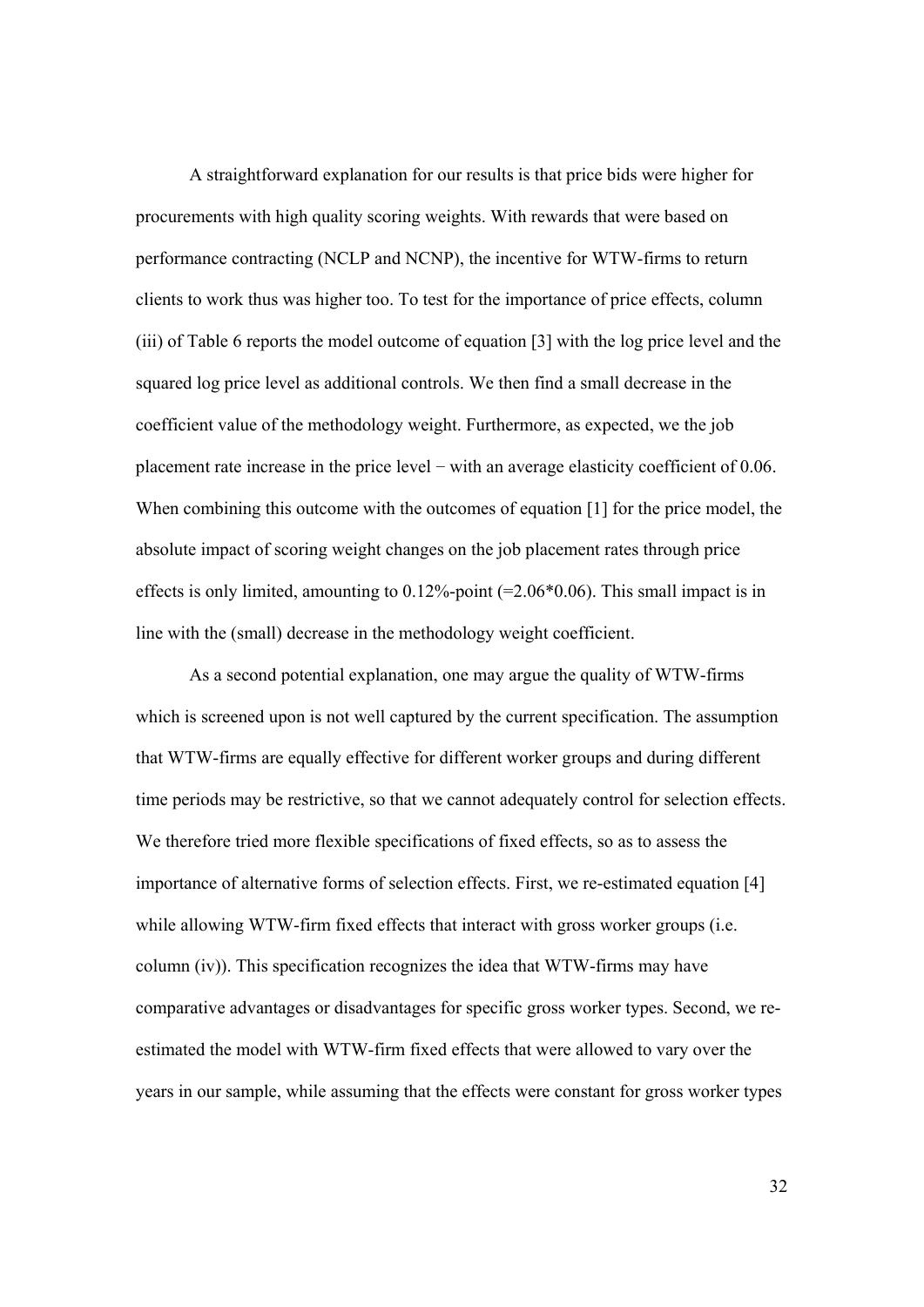(i.e. column (v)). This specification takes into account that the general performance of WTW-firms may improve of deteriorate over time.

 Table 6 shows that both these model extensions do not substantially affect the coefficient values for both the reputation and the methodology weight that are estimated for the sample of incumbent firms. As a final test, we therefore re-estimated equation [3] once more for the sample of incumbent WTW-firms, but with the relative bid score points (measures as Z-values) as additional controls; the results of this are presented in column(vi). The intuition behind this approach is that the inclusion of the four point scores should take account of possible selection effects due to screening. In particular, the points scores were the actual information that was used to select the sample of winning firms. Interestingly, we find small and insignificant – and in one case even negative – coefficient effects for all point scores. This suggests that the point scores were not informative on the ex post quality of (winning) firms in general. More specifically, for the methodology score we find a shift of one standard deviation in the distribution of score points to result in an increase in the job placement rate of 0.06 %-point. Not surprisingly, compared to the outcomes in column (i), the estimates for the weight coefficients of the variables are hardly affected.

 We conclude that there is no strong evidence pointing at selection effects for the job placement model, not even for the methodology bid. As another hypothesis, one may thus argue that there are spillovers from writing reintegration plans to the subsequent performance of firms. By investigating the specific needs of potential client groups, WTW-firms may be better prepared to make a success out of their trajectories.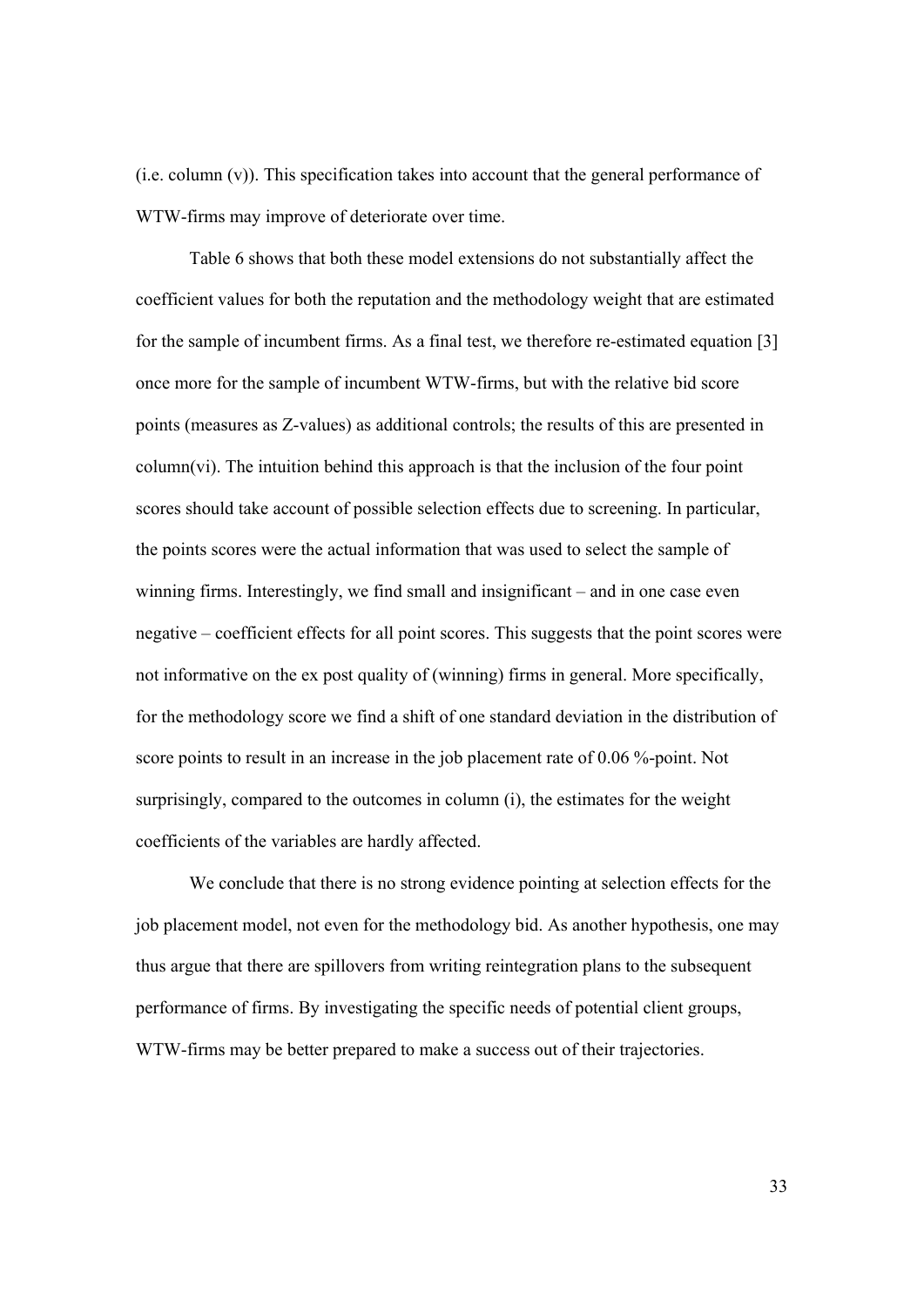#### **6. CONCLUSION**

In this paper we assessed the effects of scoring weights on the level of price bids and the (ex post) quality of services that are procured. For this purpose, we used a unique sample of biddings of (private) Welfare-to-Work (WTW) organizations to groups of unemployed and disabled workers in the Netherlands for the period 2003-2007. WTW-organizations did not only bid on the price per worker trajectory, but also received point scores for their reputation (i.e. job placements in the past), a description of their plans to reintegrate workers (i.e. their 'methodology') and the number of job placements they considered likely to achieve. We exploit the fact that the scoring weights that were attached to these four items changed over the time period under investigation, while the broad classification of ('gross') worker groups that were procured remained similar.

 The overall picture of our analysis is that most of our results are in line with economic intuition. All three quality weights increase the price bids of WTW-firms, suggesting that lower price weights reduce price competition. The price responses are relatively substantial for the entrant firms, for which separate procurements were organized. It is likely that these firms are faced with relatively higher costs to draft accurate reintegration plans than incumbents do. Related to this, our results suggest that (potential) entrants with higher cost levels are discouraged to bid if the methodology weight increases. In addition, for the methodology and reputation item we find higher scoring weights to improve the job placement rates of firms that have won the procurement. The changes that result from these weights on both prices and job placement rates suggest the presence of price and quality tradeoffs.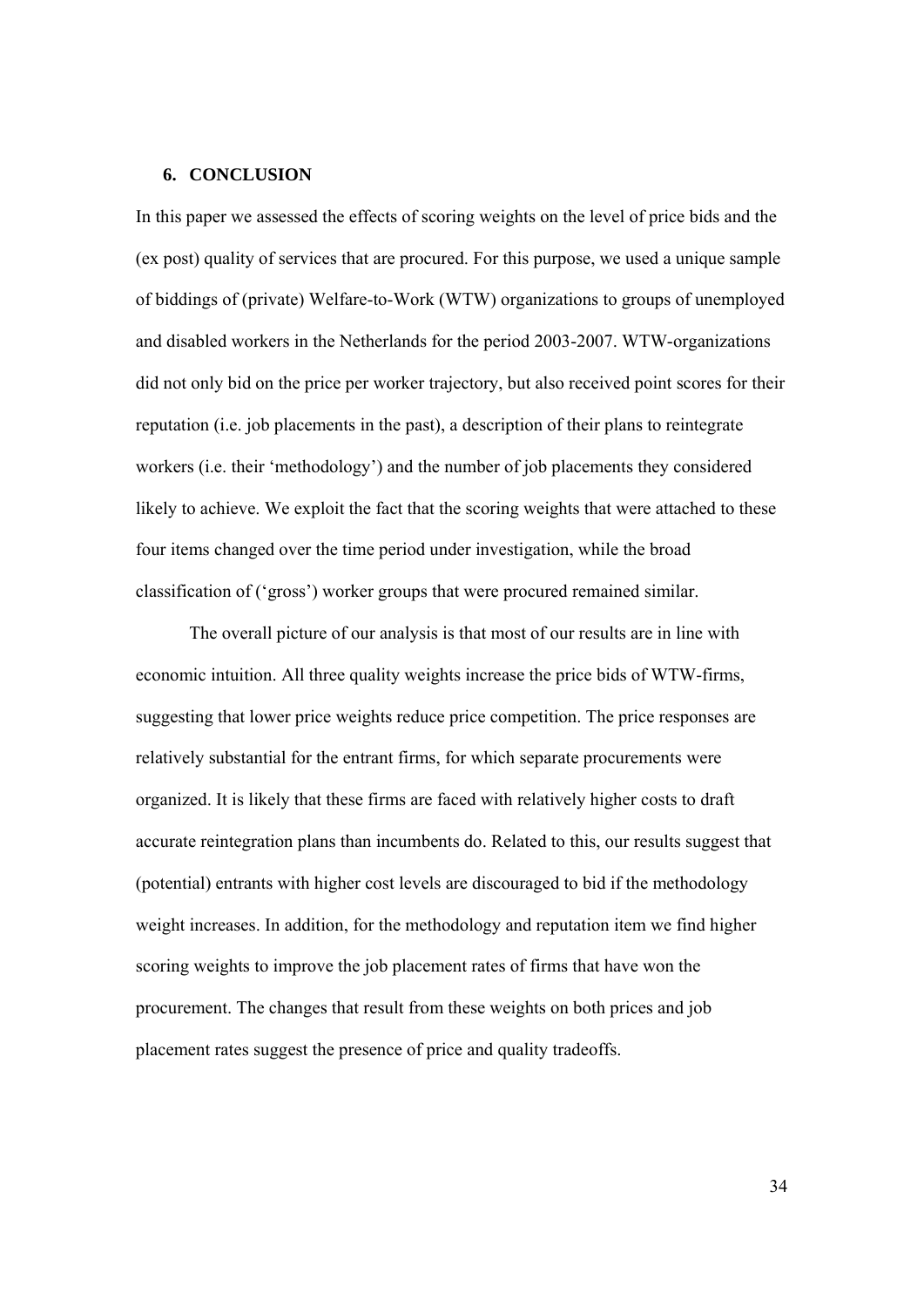Next to these findings, there are two issues that deserve special attention. First, it is questionable if firms – particularly entrants – were fully informed on the procurement process in all years in our sample. For the sample of entrants, we find substantial price response estimates for the job placement rate bid. Although these job placement rate bids were not binding ex post, entrants may not have been aware of this and therefore increased their price bids to cover costs that were expected to be higher. This effect may particularly apply to the first year of the procurements in our sample, when the job placement weight was markedly higher than those in the years thereafter.

 The second issue relates to the role of selection effects in determining the job placement performance of firms. Particularly for the methodology weight, we would expect the point bids on this item to be informative on the (ex ante) quality of firms, thus being a screening device in the procurement stage. Using a variety of specifications capturing selection effects, we do however not find any supporting evidence. One should bear in mind here that this result holds for the (limited) changes in the weight that are observed in our data, and only for the sample of firms that won the procurement. It thus still may have been that the quality weight worked well as a first rudimentary screening device, to cancel out firms with low quality levels. Still, the improved performance of the sample of winning firms is more likely to result from incentive effects. Probably, there were spillover effects from writing accurate reintegration plans to the subsequent performance of firms. By investigating the specific needs of potential client groups, WTW-firms were better prepared to make a success out of their trajectories.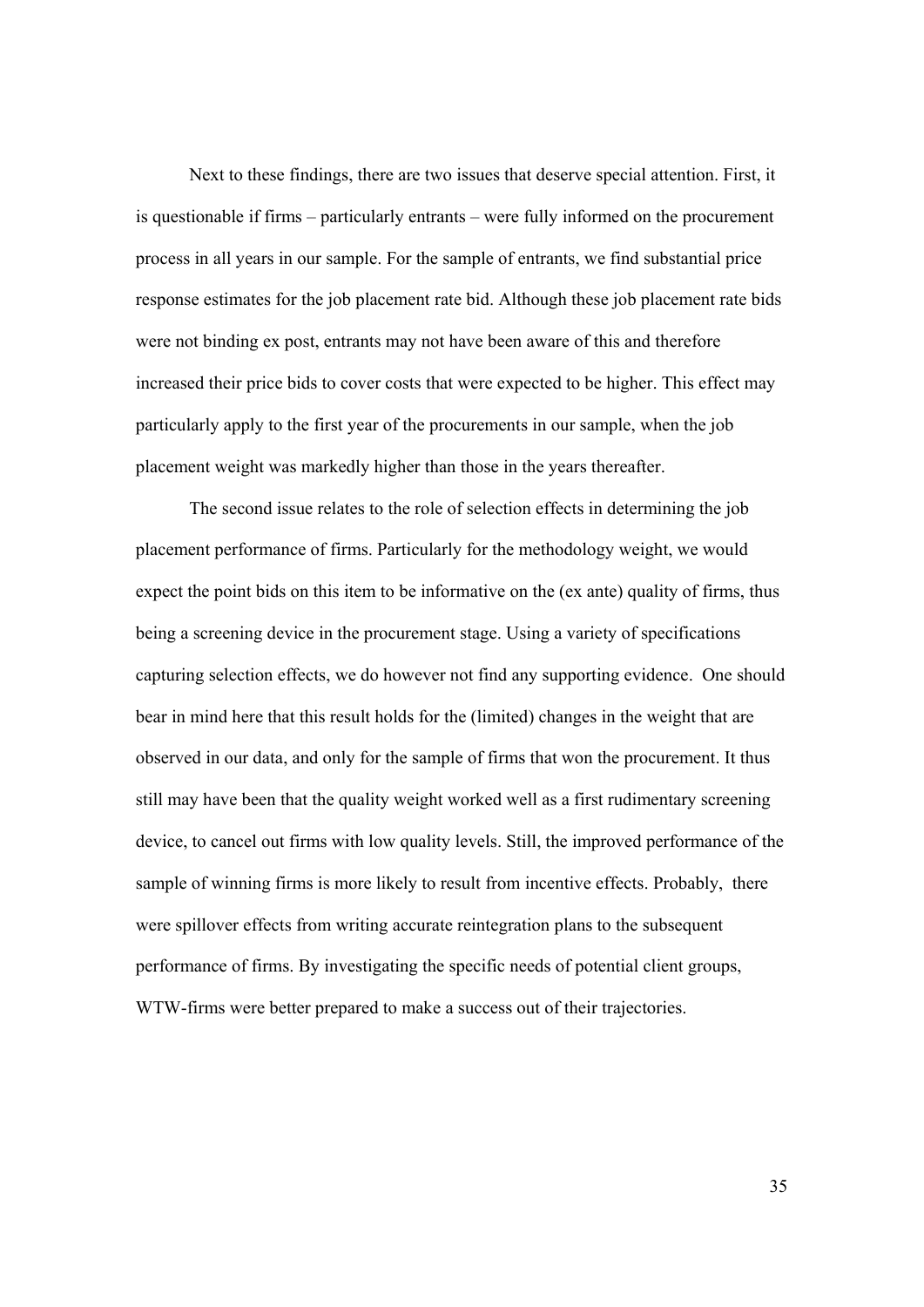#### **REFERENCES**

- Albano, G., Dini, F., Zampino, R., 2008, Bidding for Complex Projects: Evidence from the Acquisitions of IT Services, Fondatione Eni Enrico Mattei, NOTA DI LAVORO 86.2008.
- Asker, J., Cantillon, E., 2008, Properties of scoring auctions. *RAND Journal of Economics* 39(1), 69-85.
- Behaghel, L., Crépon, B, Gurgand, M., 2012, Private and Public Provision of Counseling to Job-Seekers: Evidence from a Large Controlled Experiment, IZA Discussion paper 6518.
- Bergman, M., Lundberg, S., 2011, Tender Evaluation and Award Methodologies in Public Procurement. Umea University discussion paper, 821.
- Blancas, L., Chioda, L., Cordella, T., Oliveira, A., Várdy, F., 2011, Do Procurement Rules Impact Infrastructure Investment Efficiency? An Empirical Analysis of *Inversao das Fases* in Sao Paulo State. Policy Research Working Paper 5528, The World Bank.
- Bruttel, O., 2004. Contracting-out and Governance Mechanisms in the Public Employment Service. Wissenschaftszentrum Berlin für Sozialforschung (WZB), Discussion paper 2005-109.
- Courty, P., Marschke, G., 2004. An Empirical Investigation of Gaming Responses to Performance Incentives. *Journal of Labor Economics* 22(1), 23-56.
- Finn, D., 2008. The British 'welfare market'. Lessons from contracting out welfare to work programmes in Australia and the Netherlands, University of Portsmouth, http://www.jrf.org.uk/sites/files/jrf/2306-welfare-unemployment-services.pdf .
- GHK, 2010. Evaluation of SME's Access to Public Procurement Markets in the EU. Report to DG Enterprise and Industry. Contract No ENTR/E4/04/93/1/07/11.
- Heckman, J., Heinrich, C. J., Smith, J., 2002. The Performance of Performance Standards*. Journal of Human Resources* 38(4), 778-811.
- Heinrich, C.J., Choi Y., 2007. Performance-Based Contracting in Social Welfare Programs, *The American Review of Public Administration* 37(4), 409-435.
- Koning, P., Heinrich, C., 2010, Cream-skimming, Parking and Other Intended and Unintended Effects of Performance-Based Contracting in Social Welfare Services. La Follette School Working Paper No. 2010-021.
- McAfee, R., McMillan, J., 1987, Competition for agency contracts. *RAND Journal of Economics* 18(2), 296-307.
- OECD, 2007. Bribery in Public Procurement: Methods, Actors and Counter-Measures.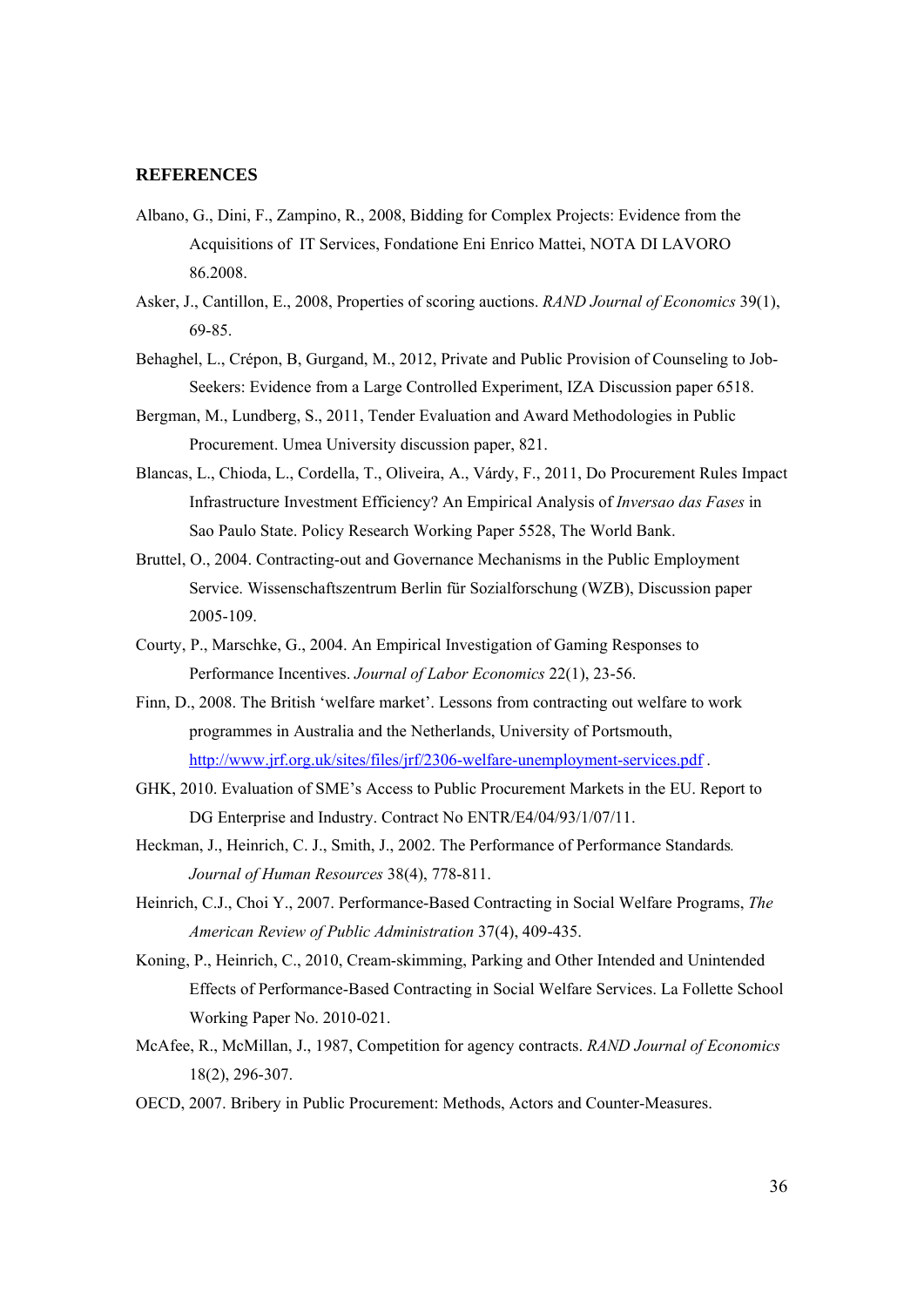- OECD, 2011. Centralised Purchasing Systems in the European Union, Sigma Papers, No. 47, OECD Publishing.
- Onderstal, S., 2009. Bidding for the unemployed: An application of mechanism design to welfare-to-work programs. *European Economic Review* 53, 715-722.
- Struyven, L., Streurs, G., 2005. Design and redesign of a quasi-market for the reintegration of jobseekers: empirical evidence from Australia and the Netherlands. *Journal of European Social Policy* 15(3), 211-229.
- Van de Meerendonk, A., Onderstal, S., 2010, If You Pay Peanuts…: A Laboratory Experiment on Reward Schemes in Employment Service Contracting, European Journal of Social Security, 12(4), December 2010, 272-288.
- Wolak, F., 2003. Measuring Unilateral Market Power in Wholesale Electricity Markets: The California Market, 1998–2000. *American Economic Review* 93(2), 425–430.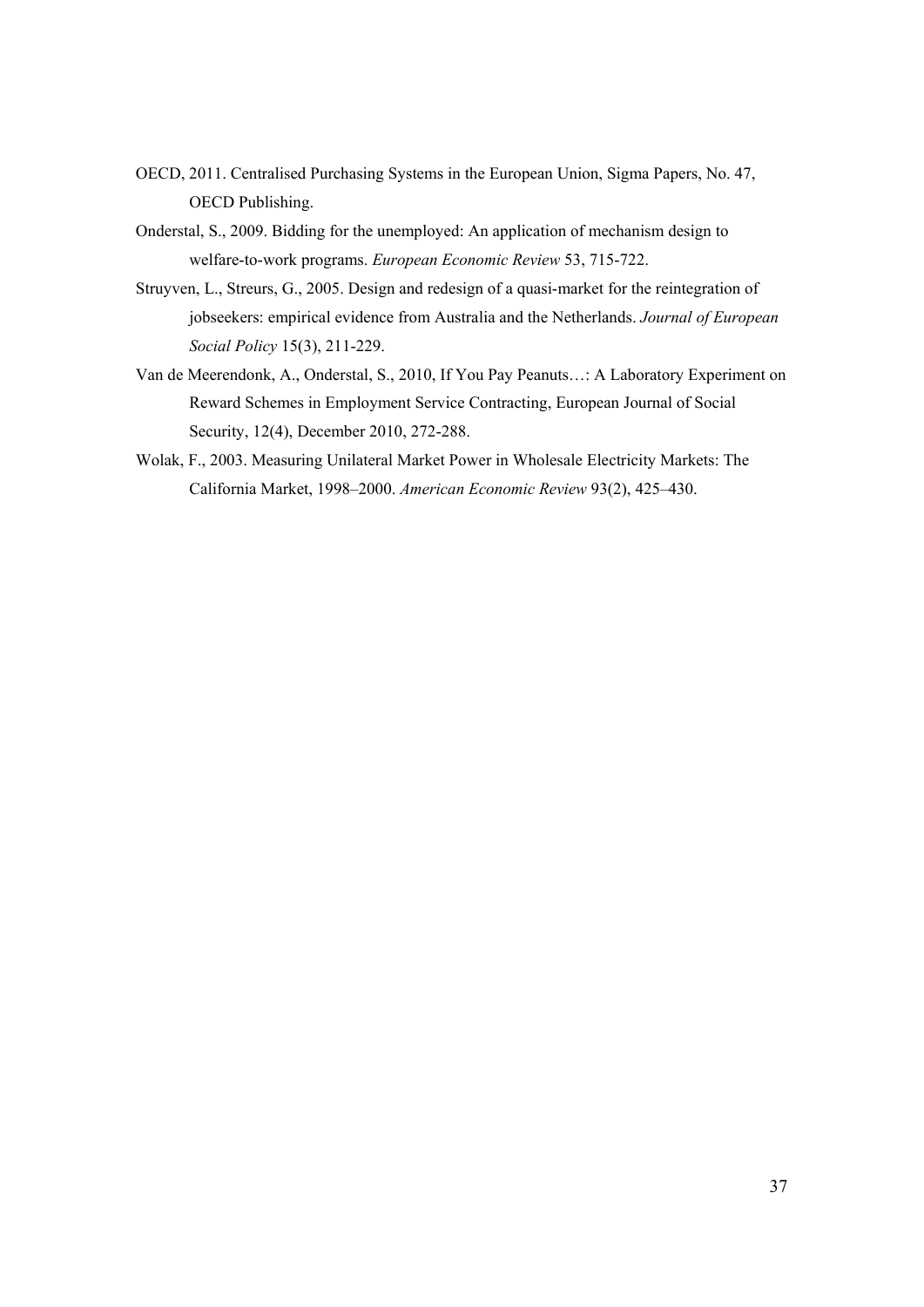|                                                                    | $#$ Worker<br>program types | # Procured<br>worker<br>groups | # $Bids$ |
|--------------------------------------------------------------------|-----------------------------|--------------------------------|----------|
| Disabled workers, migrants                                         | $\tau$                      | 74                             | 271      |
| Disabled workers, mild impairments                                 | 3                           | 79                             | 251      |
| Disabled workers, mental impairments                               | 5                           | 109                            | 550      |
| Disabled workers, severe impairments                               | 12                          | 121                            | 898      |
| Disabled workers, health and safety services*                      | 1                           | 22                             | 94       |
| Mediation services, assessments, job hunting                       | 8                           | 121                            | 912      |
| Debt services*                                                     | $\mathbf{1}$                | 15                             | 20       |
| Disabled workers, preventative activities for part time<br>workers | 4                           | 38                             | 256      |
| Disabled workers, kidney patients                                  | $\overline{2}$              | 3                              | 3        |
| Telephone services for disabled workers                            | 4                           | 36                             | 59       |
| "Second chance" trajectories                                       | 5                           | 101                            | 603      |
| Trajectories into self-employment                                  | $\overline{2}$              | 34                             | 227      |
| Disabled workers, visual and hearing impairments                   | $\overline{2}$              | 13                             | 18       |
| Unemployed workers, migrants                                       | 3                           | 58                             | 196      |
| Unemployed workers, highly educated                                | 3                           | 23                             | 46       |
| Unemployed workers, older than 50 years                            | $\overline{4}$              | 106                            | 306      |
| Unemployed workers, bad job prospects                              | 4                           | 122                            | 518      |
| Disabled school leavers                                            | 14                          | 186                            | 624      |
| Total                                                              | 85                          | 1,456                          | 6,018    |

## **TABLE A: Description and size of gross worker groups**